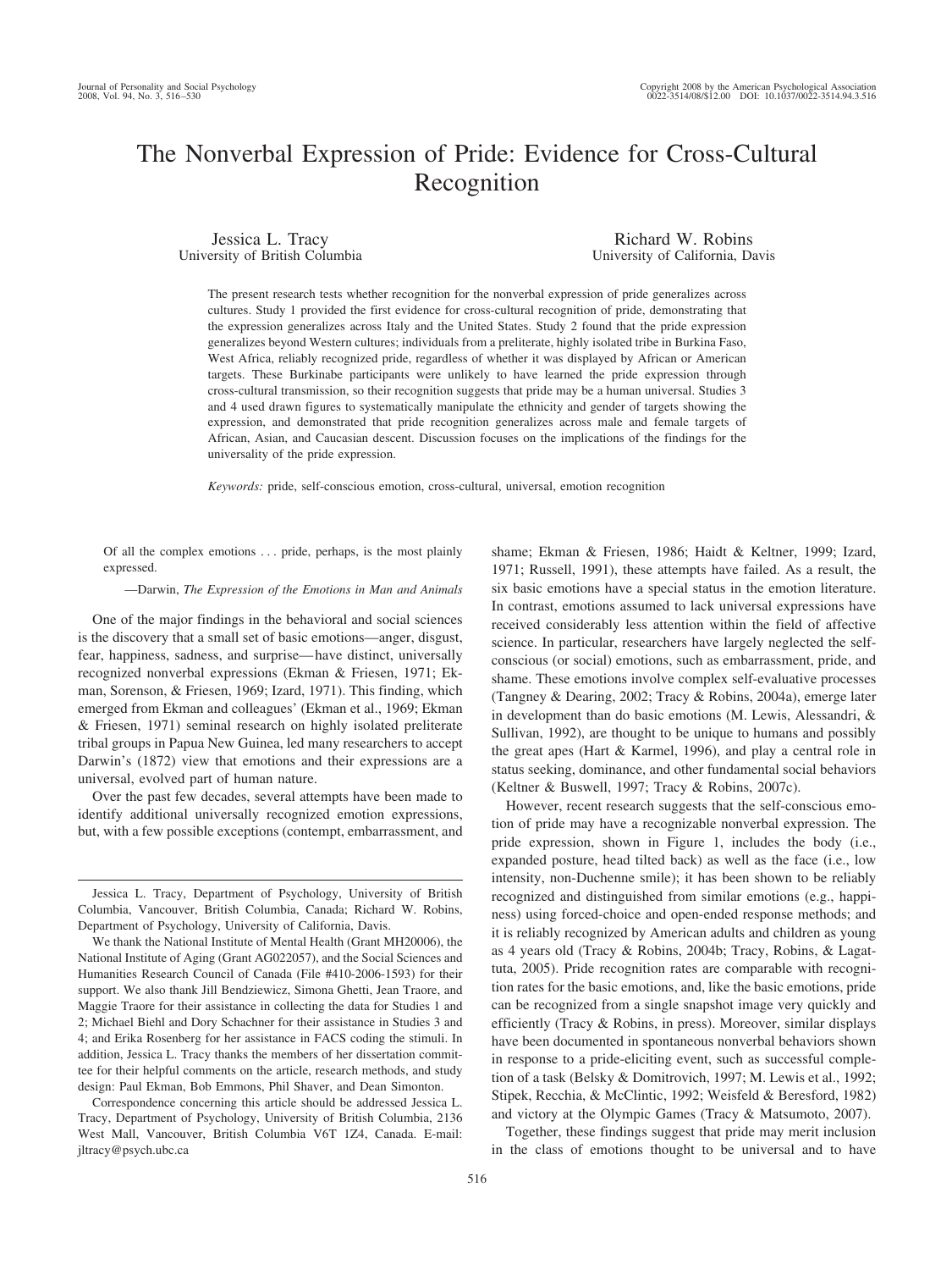

*Figure 1.* The prototypical pride expression. The expression includes a small smile, head tilted slightly (approximately 20<sup>o</sup>) back, expanded posture, and arms akimbo with hands on hips. The individual pictured in the photo gave consent for his likeness to be published in this article.

evolved to serve specific adaptive functions, such as signaling survival-relevant messages to one's kin. Pride, in particular, is likely to play a functional role in the maintenance and enhancement of social status, an essential component of a social animal's fitness. Individuals experience pride after a socially valued achievement, and these feelings may alert them that their behavior (or self) is valued by others and that they are thus unlikely to be rejected by the group and may deserve increased status (Leary, Tambor, Terdal, & Downs, 1995). These feelings may also reinforce the socially valued behaviors that generated the emotion (Hart & Matsuba, 2007; Herrald & Tomaka, 2002; Weiner, 1985). At the same time, the interpersonal nonverbal expression of pride may serve a complementary adaptive function by alerting others that the proud individual merits increased acceptance and status.

Despite theoretical reasons for expecting pride and its associated expression to be an adaptive part of human nature, however, studies have not yet addressed the critical question that lies at the heart of this issue: Does the pride expression generalize across cultures? In contrast, four lines of research have been used to support the claim of universality in the basic emotions. First, Ekman and colleagues (1969; Ekman & Friesen, 1971) demonstrated that expressions documented in the United States were reliably recognized by highly isolated, preliterate tribal individuals from Papua New Guinea. This finding is considered by many to be one of strongest pieces of evidence supporting the case for universality and the concept of innate human nature, because Ekman's preliterate, culturally isolated participants could not have learned the emotion expressions through cross-cultural transmission (e.g., films, television, magazines; D. E. Brown, 1991; D. E. Buss, 1992; Pinker, 2002; but see Russell, 1994). Second, at the same time Ekman's groundbreaking work was being conducted in Papua New Guinea, other studies were being conducted in nations all over the world demonstrating that individuals speaking a range of languages and steeped in a wide variety of cultural traditions reliably recognized the basic emotion expressions (Ekman et al., 1969, 1987; Izard, 1971). Third, more recent studies have demonstrated that emotion recognition generalizes across targets of different cultures and ethnicities (e.g., Beaupre & Hess, 2005; Biehl et al., 1997). These studies manipulated the ethnicity of targets showing the expression and found reliable recognition of the basic emotion expressions across all ethnicities examined (African, Caucasian, Chinese, Japanese); these findings also held across several perceiver cultures (e.g., Canada, Hungary, Japan, Poland, Sumatra, United States, Vietnam; Beaupre & Hess, 2005; Biehl et al., 1997; Matsumoto & Ekman, 1989). Fourth, a growing number of studies have examined the spontaneous production of emotion expressions across cultures and found that individuals from a diverse range of cultures (e.g., North American, East Asian, South and Central American, Western European, Eastern European) tend to show similar emotion expressions in similar situations, such as watching a stressful video or winning or losing a judo match in the Olympic games (e.g., Ekman, 1971; Matsumoto & Willingham, 2006). These studies suggest that emotion expressions are recognized across cultures because they are experienced and displayed across cultures.

However, with the exception of production studies examining the spontaneous display of pride, researchers have yet to conduct similar cross-cultural or cross-ethnicity studies on recognition of the pride expression. In fact, in a comprehensive meta-analysis of emotion recognition studies, Elfenbein and Ambady (2002) identified cross-cultural studies examining over 36 different emotion expressions, but none searching for a pride expression. Thus, we do not know whether pride is recognized outside of the United States, let alone by nonliterate, highly isolated individuals who have not been exposed to Western culture. We also do not know whether pride is recognized across targets of different ethnic or racial groups; all previous studies on the pride expression have used only Caucasian American targets. If the pride expression evolved to communicate fitness-promoting messages about an individual's status, then we would expect to see cross-cultural evidence for recognition. In fact, if the pride expression is an evolved part of human nature, then it should be recognized across cultures that have had no contact with each other. If individuals in such disparate cultures can recognize pride, that would provide strong support for the claim that the pride expression is a human universal, because, in the absence of cross-cultural contact, the most likely reason these cultures would share the ability to recognize pride is that this ability is part of human nature.

It is also possible, however, that the pride expression is universal but its specific components show minor variations across cultures and that these variations produce lower recognition rates when the expression is transplanted, in an etic fashion, from one culture to another. Some authors have argued that even the basic emotion expressions are influenced to some degree by culturespecific processes, which are said to produce dialects in expressions that are otherwise universal. According to this perspective, which has received mixed support, these dialects seem to influence cross-cultural recognition levels of basic emotion expressions, such that expressions are recognized at higher rates when shown to individuals who belong to the culture from which the expression emerged (Elfenbein & Ambady, 2002; but see Matsumoto, 2002).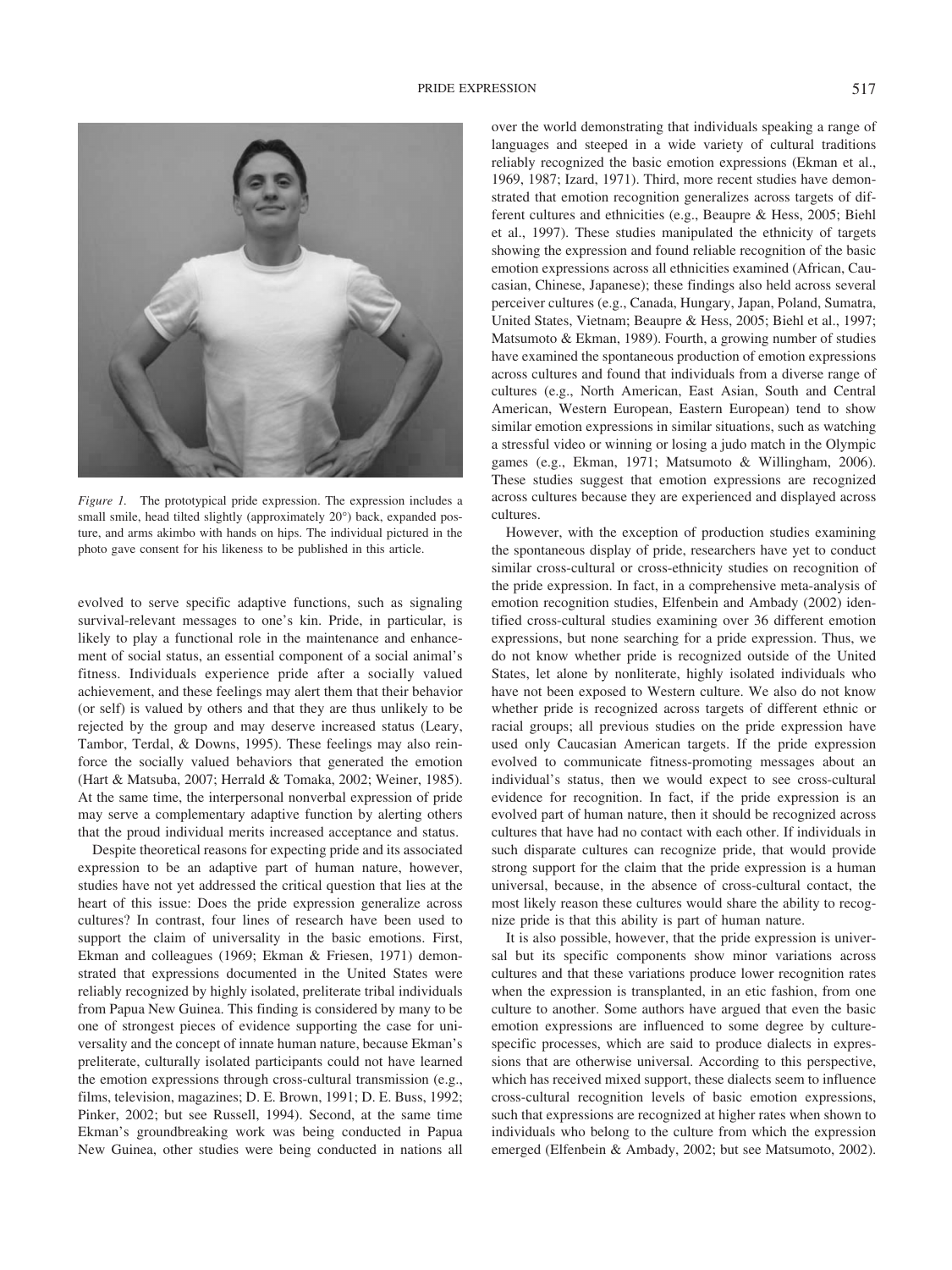A third possibility is that pride will not be recognized in certain cultures because the experience and expression of pride vary across cultures in fundamental ways. As a self-conscious emotion, pride is a highly social emotion elicited by complex self-evaluative processes and thus may show greater cross-cultural variability than emotions like fear and happiness, which are intrinsically less social in nature. Research suggests that at least some self-evaluative processes vary across cultures; for example, there is evidence that cultures with a collectivistic orientation place less value on explicit self-enhancement than do more individualistic cultures (Heine, Kitayama, & Hamamura, 2007; but see Sedikides, Gaertner, & Vevea, 2005). In fact, studies have found that pride is viewed less positively in collectivistic than in individualistic cultures (Eid & Diener, 2001) and is less typically experienced in response to successes of the personal self than the collective self (Stipek, 1998). Consequently, in collectivistic cultures, the pride expression may be infrequently displayed in everyday social contexts and more highly regulated when it is displayed. Thus, it is unclear whether the pride expression documented in the United States would generalize to more collectivistic cultures.

Finally, a fourth possibility is that the pride expression documented thus far is actually a culture-specific gesture, much like the "thumbs up" sign, which serves a learned communicative function within the United States but is not a universal part of the human behavioral repertoire.<sup>1</sup> If this is the case, then the pride expression may generalize to cultures that have some exposure to American culture but not to highly isolated cultures that have little contact with American culture or media.

The present research tests these competing possibilities. If we find evidence that pride can be recognized across cultures, it would strengthen the case that pride should be placed within a functionalist framework, given the longstanding assumption that emotions evolved, in part, to serve communicative functions through their associated, ritualized nonverbal signals (Ekman, 1992). This finding would also challenge two extant assumptions in the emotion literature: (a) All positive emotions share a single nonverbal expression (Ekman, 1992; Fredrickson & Branigan, 2001; Izard & Haynes, 1988), and (b) cognitively complex, phylogenetically recent emotions, such as the self-conscious emotions, are not associated with distinct nonverbal expressions.

In Study 1, we tested whether individuals born and raised outside the United States could recognize the pride expression. Specifically, we examined recognition among a sample of Italians who neither spoke nor understood English. In Study 2, we examined pride recognition among a sample of preliterate West Africans living in rural villages in Burkina Faso who had no known exposure to Western culture. In this study, we also tested whether shame, another fundamental self-conscious emotion previously found to have a nonverbal expression that is recognized within the United States (Izard, 1971; Keltner, 1995), is recognized in an isolated, preliterate culture. In Studies 3 and 4, we turned our attention to the cross-ethnic generalizability of individuals who display the pride expression (i.e., targets). These two studies tested whether pride is recognized in male and female targets from three ethnic groups (African, Asian, and European) and whether the level of pride recognition varies by target and perceiver gender and ethnicity.

The present research extends previous findings in several ways. First, this is the first set of studies to test whether the pride expression is reliably recognized outside the United States. Second, this is the first research to test whether shame is recognized by preliterate individuals from a highly isolated tribal culture. All previous research on the shame expression has examined recognition among participants who are at least somewhat exposed to Western culture (e.g., have a high school education, live in or a near a populous city, etc.). Third, this is the first research to examine recognition of the basic emotion expressions in a preliterate, highly isolated non-Western culture using a modified forcedchoice format that includes response options such as *none of these is correct*, which addresses several concerns associated with the more traditional strict forced-choice response format (Frank & Stennett, 2001). Furthermore, our preliterate participants were also given the option of identifying expressions in an open-ended manner rather than choosing any of the responses provided; the open-ended format further addresses concerns associated with the forced-choice method (Russell, 1994). Fourth, this is the first research to test whether pride is reliably recognized when shown by male and female targets of varying ethnicities and to examine whether target gender and ethnicity affect the level of pride recognition found.

#### Study 1

#### *Method*

*Participants.* Twenty-eight individuals (50% women) ranging in age from 22 to 38 years  $(M = 27$  years) living in several community locations in Bologna, Italy, were recruited through an advertisement at a research institution in Bologna. Interested individuals were told that they must have been born and raised in Italy, and must not be able to speak or understand English. The study was conducted at the research institution by an Italian psychologist.

*Stimuli.* Four targets, a male and female Asian-American and a male and female Caucasian American (age range  $= 22 - 32$  years) posed the pride expression shown in Figure 1 as well as expressions of contempt, happiness, and surprise. All photos were taken from the waist up. Targets wore identical white shirts and posed in front of a plain blue background. Posing instructions were based on the Directed Facial Action task (DFA; Ekman, Levenson, & Friesen, 1983) for all emotions other than pride. Posing instructions for pride were based on previous research on the pride expression (Tracy & Robins, 2004b).

*Procedure.* Participants were seated in front of a laptop computer and were shown each photo on the 14-inch (35.56-cm) monitor for 30 s. For each photo, participants were asked to choose the emotion that "best matches the emotion expressed by the person in the photo" from the following options: *contempt* (*disprezzo*), *boredom* (*noia*), *excitement* (*eccitazione*), *happiness* (*gioia* and *felicita`*), *pride* (*fierezza* and *orgoglio*), *surprise* (*sorpresa*), *none of these is correct* (*nessuna di queste emozioni descrive correttamenta la fotografia*), and *other:* \_\_\_ (*altro: si prega di specificare* \_\_\_). *Boredom* and *excitement* were included because these words are rarely but occasionally applied to the

<sup>1</sup> One example of a learned gesture that communicates a distinct emotion within a particular culture but has failed to pass the universality test is the "tongue bite" display of shame in India (Haidt & Keltner, 1999).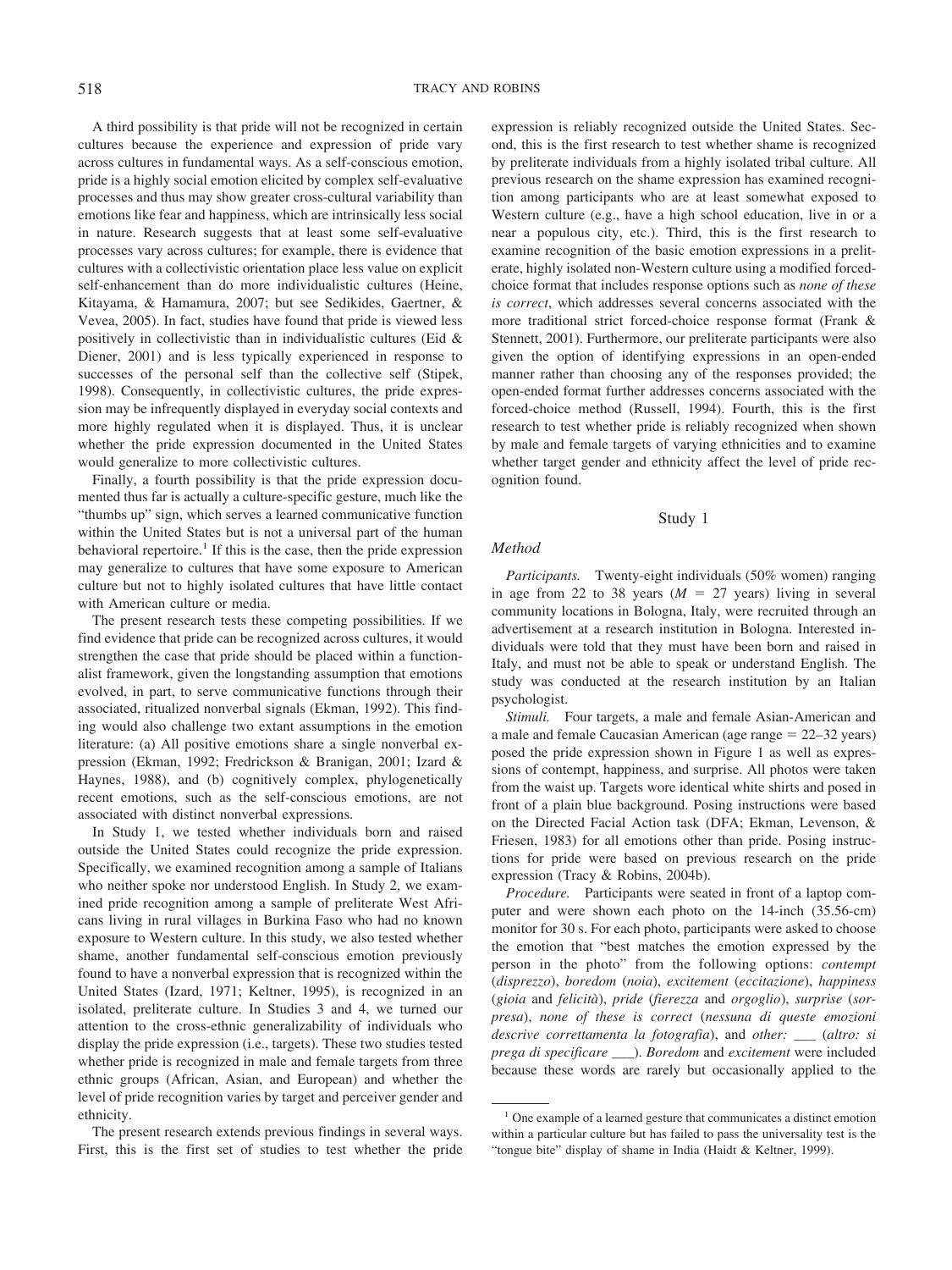pride expression in open-ended recognition studies of pride (Tracy & Robins, 2004b). The *none of these is correct* option was included because it has been shown to address concerns associated with the standard forced-choice format (Frank & Stennett, 2001). Specifically, participants will use this option to label nonsense expressions that have no known emotion word label and to label known expressions when the correct emotion word is not provided. The *other* option was included to allow participants to respond in an open-ended manner, to further address concerns associated with the forced-choice format (Matsumoto et al., 2002; Russell, 1994).

The rating form was translated into Italian by a bilingual Italian psychologist and was independently confirmed by back-translating the response options using an Italian–English dictionary (Dizionari Garzanti, 1997). Pride has two translations in the Italian language, *fierezza* and *orgoglio*, and both were included as options.2 To avoid drawing attention to pride, two translations for happiness, *felicita`* and *gioia*, were also included.

#### *Results and Discussion*

All four pride photos included were identified as pride (either *fierezza* or *orgoglio*) at greater-than-chance frequencies (*M* 78%, range =  $61\% - 89\%$ ;  $p < .05$ ), based on binomial tests with chance set at 33%.<sup>3</sup> Judges were slightly more likely to label pride photos as *fierezza* (56%) than *orgoglio* (23%;  $p < .05$ ), but they tended to use the two words interchangeably across photos. Figure 2 shows mean recognition rates for pride, happiness, surprise, and contempt. Mean pride recognition did not differ from mean recognition rates for happiness or surprise,  $t(27) = 0.97$  and  $t(27) = 0.97$ 0.83, *ns*, respectively, but was significantly greater than mean recognition for contempt,  $t(27) = 5.24$ ,  $p < .05$ . For a crosscultural comparison, Figure 2 also presents recognition rates from an American sample of 75 undergraduate research participants (69% women) who responded to the same stimuli following the same procedures. As can be seen, the pride recognition rate did not differ between the two groups,  $t(48) = 0.86$ , *ns*.

We found no effect of target gender or ethnicity on level of pride recognition,  $t(27) = 1.49$  for ethnicity and  $t(27) = 0.30$  for gender, both *ns*, but we cannot draw any conclusions about target effects



*Figure 2.* Mean recognition rates for pride, happiness, surprise, and contempt expressions in Italian ( $N = 28$ ) and American ( $N = 75$ ) samples for Study 1.

from this null finding, given the small number of targets included. When pride was not correctly recognized, it was identified as *happiness* (22% of errors, 4% of overall responses), *contempt* (9% of errors, 2% overall), *excitement* (4% of errors, 0.90% overall), *none of these* (4% of errors, 0.90% overall), and *other* (60% of errors, 12% overall). When participants chose *other* for the pride expression, they were most likely to label it as "satisfied" (4%), "carefree"  $(3\%)$ , "challenging"  $(2\%)$ , and "determined"  $(2\%)$ ; several other labels were applied a single time by a single observer (e.g., "superior," "self-certain," "wisdom," etc.). Participants rarely labeled other emotion expressions as pride; false-alarm rates were 5% (happiness), 5% (contempt), and 0.90% (surprise).

#### Study 2

The findings from Study 1 demonstrate that the pride expression generalizes outside American culture. Italian participants recognized pride at rates similar to those found in the United States. Combined with previous findings from U.S. samples, this study suggests that there is a reliably recognized pride expression within Western culture. However, it remains possible that the pride expression documented in these studies is not a universal aspect of human nature, but rather is a learned gesture specific to Western cultures, similar to the "thumbs up" sign. To test this possibility, we must examine whether pride is recognized by individuals who have not been exposed to Western culture. Given the global ubiquity of Western culture and Western media, it is important to examine pride recognition among individuals who have little or no access to Western media, to ensure that they could not have learned the expression through cross-cultural transmission (i.e., television, films, magazines, newspapers). Study 2 provides the first such test by examining whether pride is recognized by nonliterate individuals from rural and remote tribal villages in Burkina Faso, West Africa.

Burkina Faso is an ideal location to examine questions of universality because it is one of the poorest and most isolated countries in the world. It has the world's second highest illiteracy rate (75%) and was recently ranked by a United Nations Human Development Report (2005) as the third least-developed country in the world, based on life expectancy, educational attainment, and income. At the time the research was conducted, there was only one television station in the country and no electricity (and thus no

<sup>2</sup> Italian-English dictionaries translate both terms as "pride." According to the Italian psychologist who conducted the research, the two terms have overlapping meanings in many contexts, but in some contexts *fierezza* includes a sense of dignity and honor whereas *orgoglio* implies excessive pride. It is thus possible that the terms reflect the distinct meanings of authentic versus hubristic pride (Tracy & Robins, 2007b), or beta versus alpha pride (Tangney, Wagner, & Gramzow, 1989), but further research is needed to support this speculation.

<sup>&</sup>lt;sup>3</sup> This chance rate is more stringent than that typically accepted within the emotion literature, which is based on the number of options presented (e.g., 17% in the present study; Hertenstein, Keltner, App, Bulleit, & Jaskolka, 2006). It is also more stringent than the rate proposed by critics of forced-choice emotion recognition studies; these critics have argued that participants in such studies do not guess randomly among the options presented but rather choose from four true emotion options defined by the two orthogonal dimensions of arousal and valence (Russell, 1994), suggesting a "true" chance guessing rate of 25%.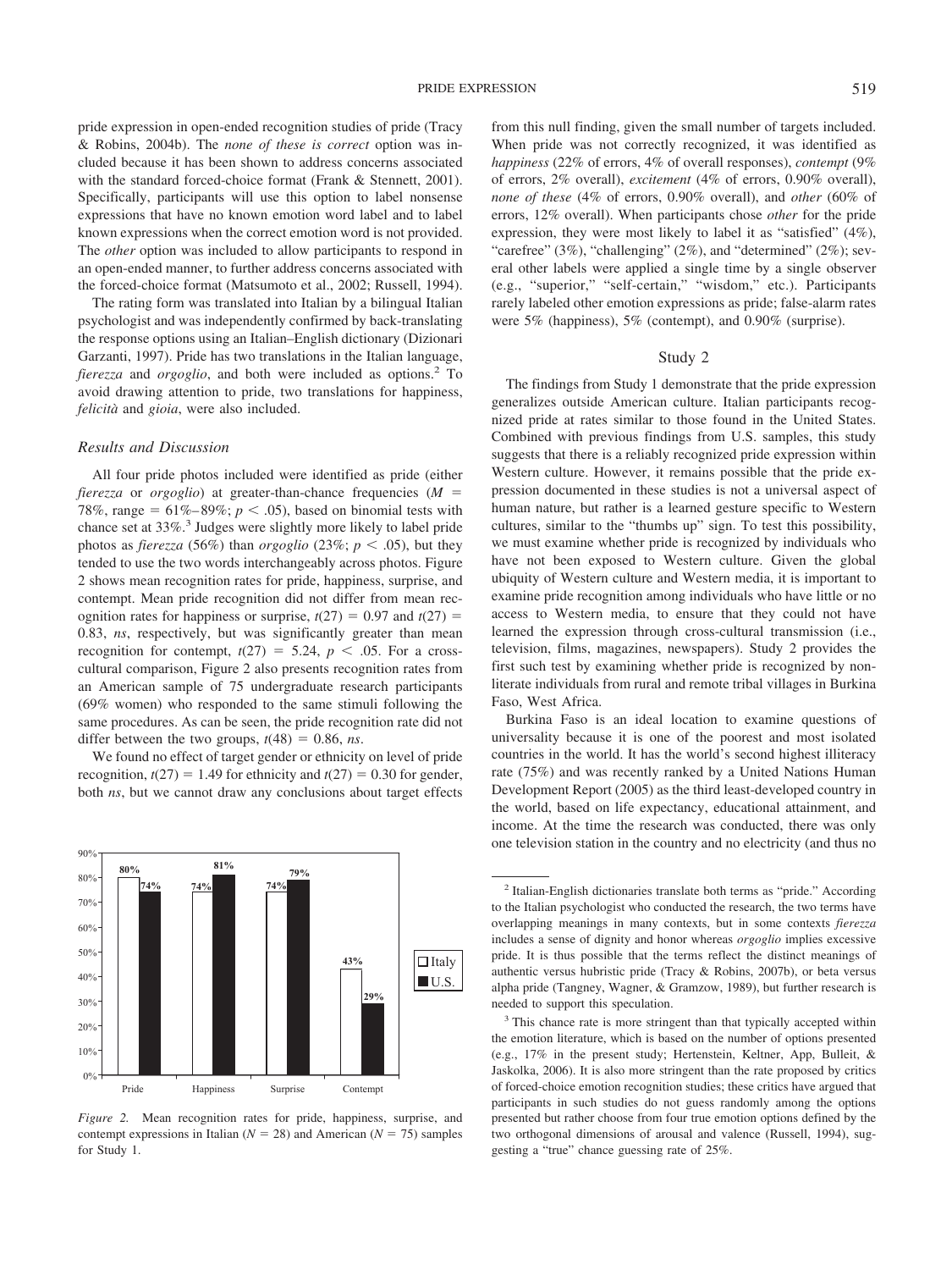televisions) in the research participants' villages, which are not located near tourist destinations. All of these factors contribute to participants' isolation from Western culture, allowing for an effective test of the universality question. If these individuals recognize the pride expression, then it is unlikely to be because they learned it through cross-cultural transmission.

Burkina Faso is also an ideal culture to test the generalizability of the pride expression because African countries tend to have highly collectivistic cultural values (Hoftstede, 1984), which contrast sharply with the more individualistic values of most Western cultures. Perceptions of emotions and self-processes relevant to pride (e.g., self-enhancement) differ across these two types of cultures (Heine et al., 2007; Markus & Kitayama, 1991). In particular, collectivistic cultures tend to promote the group over the individual, such that individuals in these cultures are more prone to accept status differences rather than try to change them and assert the self (Hoftstede, 2001; Rossier, Dahourou, & McCrae, 2005). These values may be inconsistent with pride, an emotion typically geared toward enhancing and affirming the self; this may be one reason why individuals from these cultures tend to place less value on pride (Eid & Diener, 2001). Thus, evidence for pride recognition in Burkina Faso would suggest that the emotion transcends a fundamental cultural difference.

We also tested whether Burkinabe participants could recognize the nonverbal expression of a second self-conscious emotion, shame. Previous studies suggest that individuals from the United States, England, France, Germany, Greece, Japan, Sweden, and Switzerland can recognize a shame expression (Izard, 1971; Keltner, 1995), but there have been no studies examining this issue among nonliterate, highly isolated non-Western individuals. Moreover, in one of the few studies conducted in a non-Western, less industrialized culture (India), Haidt and Keltner (1999) failed to find better-than-chance recognition for the most commonly studied version of the shame expression, despite the fact that their participants had some formal education and over half were university educated.4 Thus, it remains unclear whether the expression of shame, an emotion considered to be the antithesis of pride (Darwin, 1872), generalizes to preindustrialized (and therefore generally less Westernized) cultures.

#### *Method*

*Participants.* Thirty-nine individuals (68% women) ranging in age from 20 to 75 years ( $Mdn = 46$  years) were recruited by word of mouth. All participants lived in small rural settlements approximately 5 miles (8 km) from the village of Toussianna, where the research took place. The majority of participants were subsistence farmers, and all participants inhabited mud huts with no electricity or plumbing. None of the participants had ever attended school, none could read or write in any language, and none could speak or understand any language other than the language of their tribe, Dioula, which has no formal written form. Each participant was paid 5 kilograms of rice and the monetary equivalent of \$2.00 USD.

*Interview procedure.* Participants were interviewed individually by one of four interviewers, always of the participant's gender. All interviewers were born in Toussianna but had left the village to attend school in a larger town or city in Burkina Faso. Interviewers were literate in French (the language taught in Burkinabe schools) and were trained on the research procedures in French before the study was conducted. The interview protocol was translated from English to French by a bilingual (French–English) researcher from Burkina Faso, who ensured that all phrasing matched Burkinabe linguistic customs, and was back-translated by a bilingual (English–French) psychologist. During the interview, the interviewers read the instructions in French and translated each question aloud into Dioula. Interviewers recorded participants' verbal responses on a written form.

Prior to conducting the research, all four interviewers and our Burkinabe collaborator, a California-university-educated political leader who led the research team, discussed and reached consensus on the correct Dioula translations for each emotion term and for the general instructions. Interviewers were trained to remember the particular wording of these translations, given that Dioula lacks a written form. We observed this training session with a translator and were satisfied that complete agreement was reached.

*Test of familiarity with Western culture.* To test participants' familiarity with Western culture, we showed them five 4-inch  $\times$ 6-inch (10.16-cm  $\times$  15.24-cm) laminated photographs of wellknown Western individuals (David Beckham, Tony Blair, George W. Bush, Tom Cruise, Michael Jordan) who represent different cultural and national backgrounds and ethnicities and who acquired their fame in diverse ways (i.e., sports, politics, and film). We also included laminated 4-inch  $\times$  6-inch (10.16-cm  $\times$  15.24cm) photographs of two well-known individuals from Burkina Faso (President Blaise Campore and former revolutionary leader Thomas Sankara) to test participants' familiarity with their own culture (pictures of these two individuals are displayed in villages throughout the country) and to ensure that they understood the recognition task. For each photograph, participants were asked, "Who is the person in this photograph?" Responses were scored as correct if participants named the person or their title (e.g., "Blaise Campore" or "President of Burkina Faso").

*Test of emotion recognition.* Four targets—a male and female West African and a male and female Caucasian American—were photographed from the waist up posing the pride expression shown in Figure 1. This expression was found in previous research to be the best recognized, or most prototypical, version of pride (Tracy & Robins, 2007a). Two of these targets (the male Caucasian American and the female West African) were also photographed posing anger, disgust, fear, happiness, sadness, shame, and surprise.5 Posing instructions were based on the DFA (Ekman et al., 1983) for the basic emotions and on previous research (Heerey,

<sup>4</sup> Haidt and Keltner (1999) did find reliable recognition for an alternate version of the shame expression, the "face cover." In the present study, limited access to participants reduced the number of stimuli we could include, so we assessed shame recognition with the more frequently studied variant of the expression (described in the *Method* section of Study 2), found to be reliably recognized in several cultures.

<sup>5</sup> Limited access to participants reduced the number of stimuli we could include, so we opted to include only two exemplars of each nonpride emotion.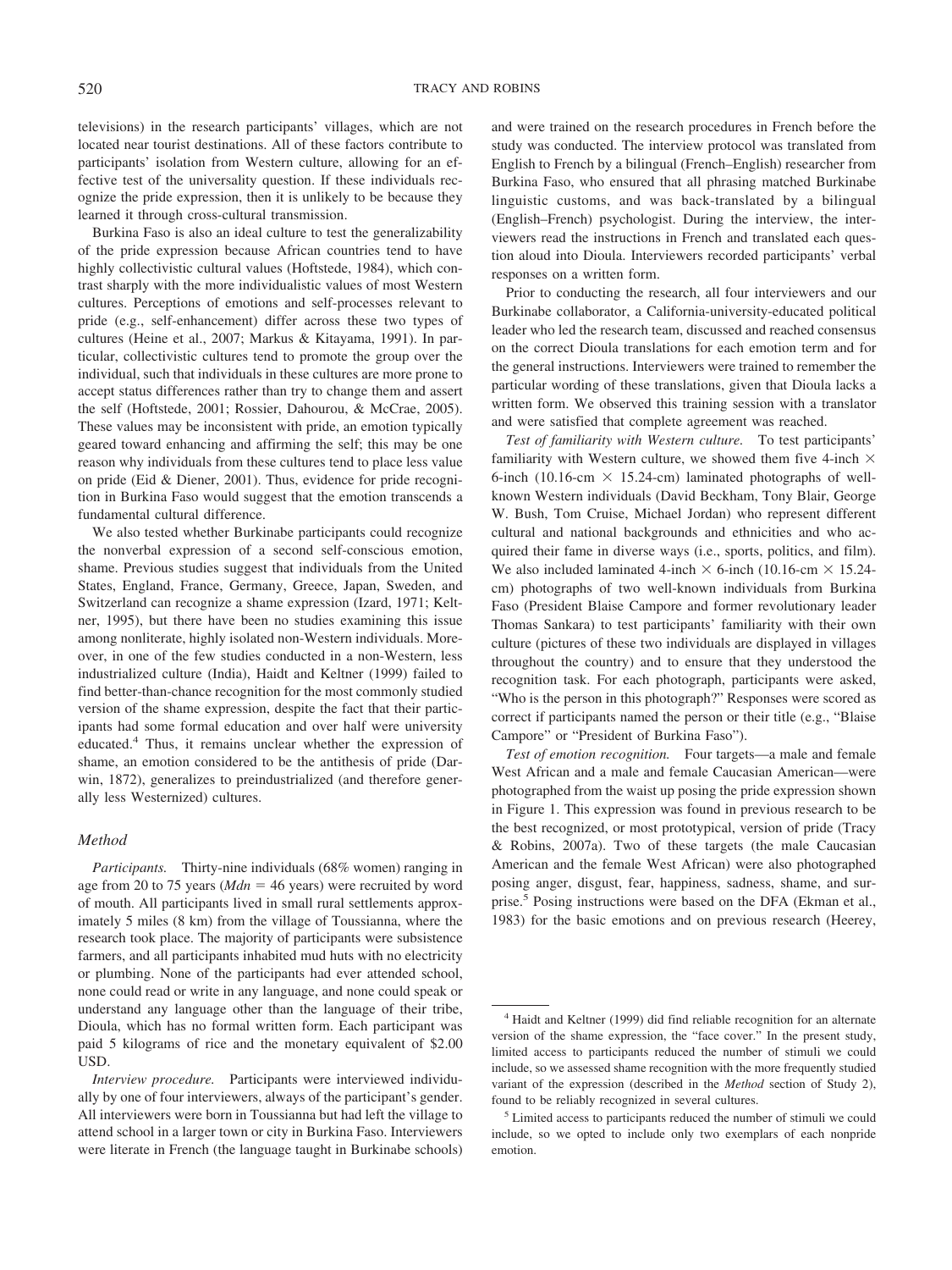Keltner,  $& \text{Capos}, 2003$  for shame.<sup>6</sup> A leading expert in the Facial Action Coding System (FACS), Erika Rosenberg, assisted in the posing session (which occurred in the United States) and verified that all expressions included the correct facial muscle movements according to the Emotion Facial Action Coding System (EM-FACS; Rosenberg & Ekman, 1995) and no other movements.

To address the main research question, we showed participants each photo and asked, "Which of the emotions listed below best matches the emotion expressed by the person in the photo?" They then were read the following list of options: *anger*, *disgust*, *fear*, *happiness*, *pride*, *sadness*, *shame*, and *surprise*, as well as the options *I don't know* and *another emotion*. The last two options were modifications of the procedure used in Study 1 to address concerns about participants' lack of familiarity with research protocol. Choosing the *none of these are correct* option requires participants to understand that experimenters may not provide the correct answer or that there is no correct answer, and our Burkinabe English–French translator suggested that these participants would feel more comfortable choosing *I don't know* in cases where they had no answer.

#### *Results*

*Familiarity with Western culture.* None of the participants accurately identified any of the five well-known Western individuals, but 74% of participants recognized at least one of the two well-known Burkinabes: President Campore (69%) and Thomas Sankara (51%). Thus, participants' failure to recognize the Westerners was likely due to their lack of familiarity with Western culture rather than to a failure to understand the task. Combined with other unique features of this sample (i.e., their illiteracy, lack of formal education, inability to speak or understand French), participants' lack of familiarity with famous Western figures makes it very unlikely that they had any familiarity with the pride expression as shown by Western figures in the media. The only remaining possibility of Western exposure is through tourism, but Toussianna is not a tourist destination (in fact, the only bus that goes near the village has no official stop there), and participants lived in villages located at least several miles outside of Toussianna that were not accessible by public transportation (participants arrived at the research site by foot).

*Emotion recognition.* Figure 3 shows mean recognition rates for all emotion expressions. Participants recognized every selfconscious and basic emotion expression at greater-than-chance frequencies ( $p < .05$ ), based on binomial tests with chance set at 12.5% (based on the number of emotion response options provided). In this study, we followed the protocol set out by Ekman et al. (1969) for studying preliterate cultures: We based chance on the number of options provided, such that a better-than-chance response indicates that participants were not guessing randomly among the options. Several unique features of this study, and of Ekman et al.'s study, support this decision: participants' complete lack of familiarity with research procedures, the potential for inaccuracies when translating to a spoken dialect, the difficulty of the task for individuals who have no formal education and are not accustomed to viewing photographs of strangers, and, in the present study, the fact that we included response options that directly address several of the limitations of the standard forcedchoice response format. However, we also conducted binomial



*Figure 3.* Mean recognition rates for self-conscious (gray bars) and basic emotion expressions in Burkina Faso, Africa (Study 2;  $N = 39$ ). The dashed line represents the recognition rate that would occur by chance, if participants guessed randomly among the emotion label response options presented (12.5%). Recognition rates for all emotions were significantly greater than chance,  $p < .05$ .

tests using the more stringent rate of 33%, which was used in Study 1. Using this more stringent chance rate, the recognition rates for disgust, happiness, pride, sadness, and surprise remained significantly greater than chance ( $p < .05$ ).

The pride and shame recognition levels did not differ significantly from recognition levels for any of the basic emotions except happiness (84%), which, consistent with previous cross-cultural research (Elfenbein & Ambady, 2002), was better recognized than every other emotion (all  $ps < .05$ ). The mean recognition rate averaged across the two self-conscious emotions (46%) was comparable with the mean recognition rate averaged across the six basic emotions (50%).

Recognition levels did not differ significantly for male (48%) versus female (52%) participants,  $t(36) = 1.45$ , *ns*, or for male (55%) versus female (49%) targets,  $t(38) = 1.96$ , *ns*. However, expressions posed by Caucasian American targets (54%) were better recognized than expressions posed by West African targets  $(45\%)$ ,  $t(38) = 3.78$ ,  $p < .05$ . Given the limited number of targets used, this finding is likely due to differences in the facial physiognomy or posing skills of these particular individuals, especially because there is no evidence for an out-group bias in emotion recognition when the perceivers are not members of a minority group (Beaupre & Hess, 2005; Elfenbein & Ambady, 2002). There were no target gender or ethnicity effects for the self-conscious emotions,  $t(38) = 0.68$  and  $t(38) = 0.56$ , *ns*, respectively, and no interactions between participant gender and target gender or target ethnicity,  $F(1, 36) = 0.60$  and  $F(1, 36) = 1.24$ , *ns*, respectively.

When pride was not correctly recognized, it was identified as happiness (52% of errors, 22% of overall responses), sadness (15%) of errors, 6% overall), surprise (13% of errors, 6% overall), fear (4% of errors, 2% overall), anger (3% of errors, 1% overall), shame (3% of errors, 1% overall), disgust (1% of errors, 0.64%

<sup>&</sup>lt;sup>6</sup> The shame expression that was posed for Study 2 showed a head tilt downward and eye-gaze downward; this expression has previously been associated with shame (Keltner, 1995).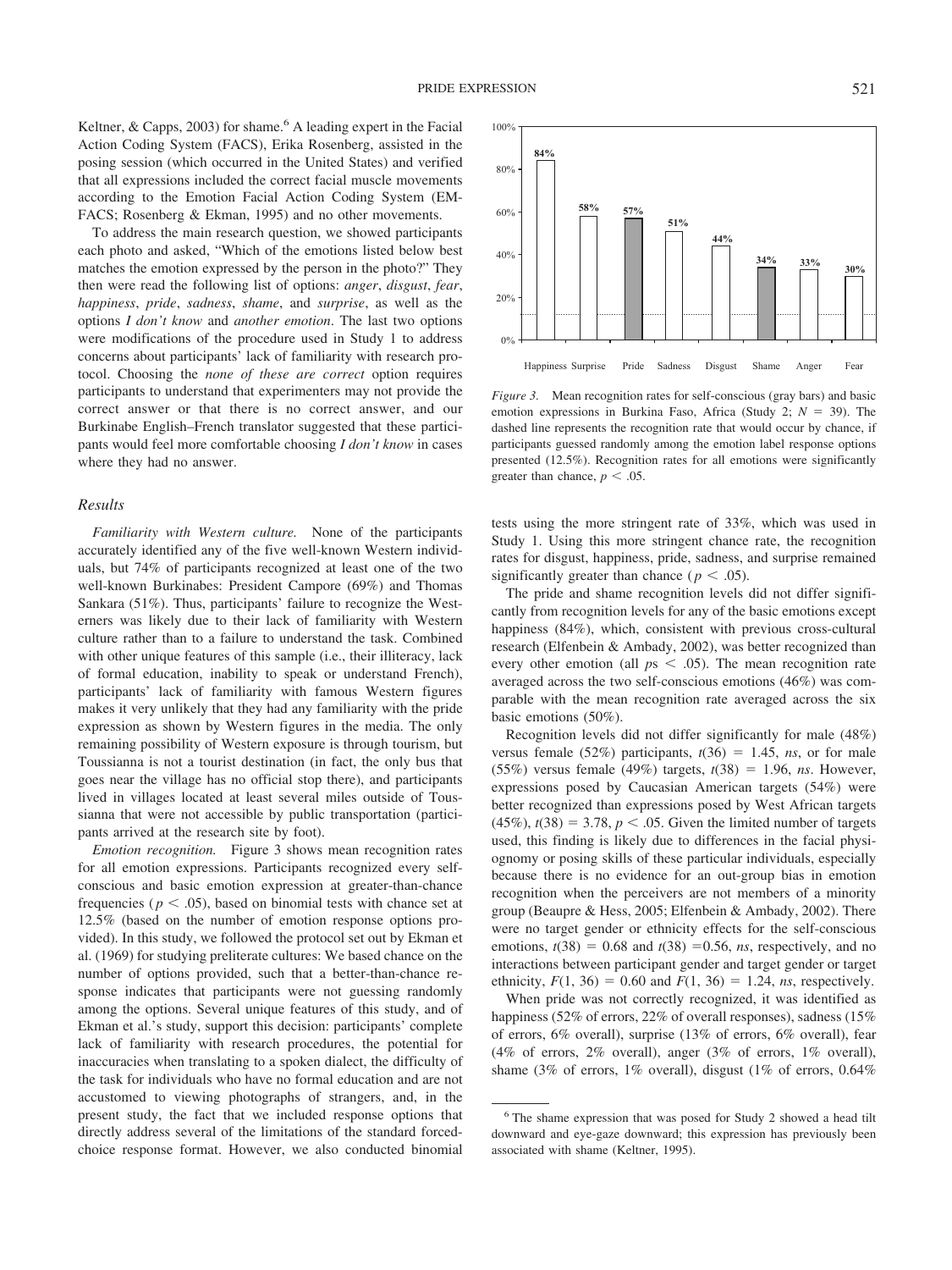overall), other (4% of errors, 2% overall), and I don't know (3% of errors, 1% overall). When shame was not correctly recognized, it was identified as sadness (64% of errors, 42% of overall responses), disgust (8% of errors, 5% overall), anger (6% of errors, 4% overall), fear (6% of errors, 4% overall), surprise (4% of errors, 2% overall), and other (10% of errors, 6% overall).

The false-alarm rates for both pride and shame were fairly low. Participants occasionally labeled other emotions as pride: happiness (13% of responses to happy expressions), fear (11%), sadness (5%), disgust (4%), surprise (2%), and anger (1%). False alarms for shame were lower: 3% of responses to disgust, 3% to anger, and 1% to pride. Figure 4 shows the hit rate (number of times an expression was correctly identified) divided by the base rate (overall number of times that response option was used) for each emotion. Both pride and shame hit rate/base rate proportions were among the three highest. Thus, when individuals used the *pride* and *shame* response options, they tended to use them correctly.<sup>7</sup>

#### *Discussion*

The findings of Study 2 suggest that pride is reliably recognized and distinguished from related emotions, including happiness, by nonliterate, culturally isolated, non-Western individuals. Furthermore, these findings suggest that shame, too, is reliably recognized by these individuals. This study thus provides the strongest evidence to date that the self-conscious emotions of pride and shame meet the primary criterion for universality that exists within the emotion literature (Ekman, 1992).

Nonetheless, it is noteworthy that recognition rates for all emotions were lower than rates typically found in educated Western samples (Elfenbein & Ambady, 2002). This difference, which also holds for the seminal studies of Ekman et al. (1969) and for other recognition studies conducted on individuals from Africa (e.g., Beaupre & Hess, 2005), may be due to complexities associated with implementing the research procedure in a preliterate culture, such as translating an interview protocol into a spoken dialect, the fact that preliterate participants must remember response options rather than read them, and the overall novelty of the task.

However, lower recognition rates may also reflect important cultural differences. Recent research suggests that there may be cultural dialects, or subtle variations, in otherwise universal emo-



*Figure 4.* Mean hit (accuracy) rates divided by base rates for each emotion in Burkina Faso, Africa (Study 2;  $N = 39$ ).

tion expressions, and these dialects may facilitate recognition in the culture from which the particular expression emerged but hinder it elsewhere (Elfenbein & Ambady, 2002; but see Matsumoto, 2002). Supporting this interpretation, other studies have found particularly low recognition of the Western-derived fear expression in non-Western cultures; for example, fear recognition rates in educated Japanese samples are similar to those found in our isolated Burkinabe sample (Matsumoto et al., 2002), and similar rates have been found among educated Africans living in Canada (Beaupre & Hess, 2005). Dialect theory would suggest that cultural factors have influenced the way fear is expressed, such that prototypical versions of fear differ across cultures. Future studies should explore this possibility by complementing our etic approach (i.e., transporting research procedures and stimuli from one culture to another) with an emic approach that tests whether pride and shame expressions derived in Burkina Faso are better recognized than the Western-derived stimuli used here; such studies must fully cross target and perceiver ethnicity to directly test dialect theory (Matsumoto, 2002).

Such an approach is particularly important for the case of shame, given its lower level of recognition in the present study and the previous finding that it is more reliably identified in at least one culture as a "face cover" than in its typical form in Western culture (Haidt & Keltner, 1999). Together, these findings suggest that the shame expression critically requires hiding of the face— either turning it down or covering it with the hands—which fits with longstanding theoretical views that shame promotes a desire to hide or escape (H. B. Lewis, 1971; Tangney & Dearing, 2002). Future research should examine whether distinct variants of the expression are associated with meaningfully distinct aspects of the emotion (e.g., shame vs. embarrassment) or whether cultural dialects emerge from the unique social rules and prescriptions for displaying shame in each culture.<sup>8</sup>

The findings of Study 2 also provide further support for the universality of the basic emotion expressions. No previous study in a preliterate, highly isolated non-Western culture has found recognition for the basic emotions using any assessment method other than the traditional strict forced-choice format. Our use of the modified forced-choice format addresses several major limitations

<sup>7</sup> We also calculated unbiased hit rates, which take into account both error and base rates (Wagner, 1993). Unbiased hit rates were 0.45 (pride), 0.45 (happiness), 0.29 (disgust), 0.29 (shame), 0.29 (surprise), 0.16 (sadness), and 0.10 (fear).

<sup>&</sup>lt;sup>8</sup> It is interesting to note that the self-conscious emotion expressions, which all seem to require gross body or head movements, are generally more "crude" than the basic emotion expressions, which require finegrained facial musculature movements. This distinction appears to be somewhat paradoxical, given that self-conscious emotions are assumed to have emerged more recently in evolutionary history than the basic emotions and require more complex cognitive processes, a higher level of self-complexity, and so on. The explanation may lie in the relative communicative range of the two types of expressions. Gross body-based expressions are visible from a farther distance than face-only expressions, and self-conscious emotion expressions may have evolved for the direct purpose of communication (e.g., signaling status), whereas basic emotion expressions are typically assumed to have evolved for other original functions but to have become ritualized for the purpose of communication (Eibl-Eibesfeldt, 1989; Tracy & Robins, 2007a).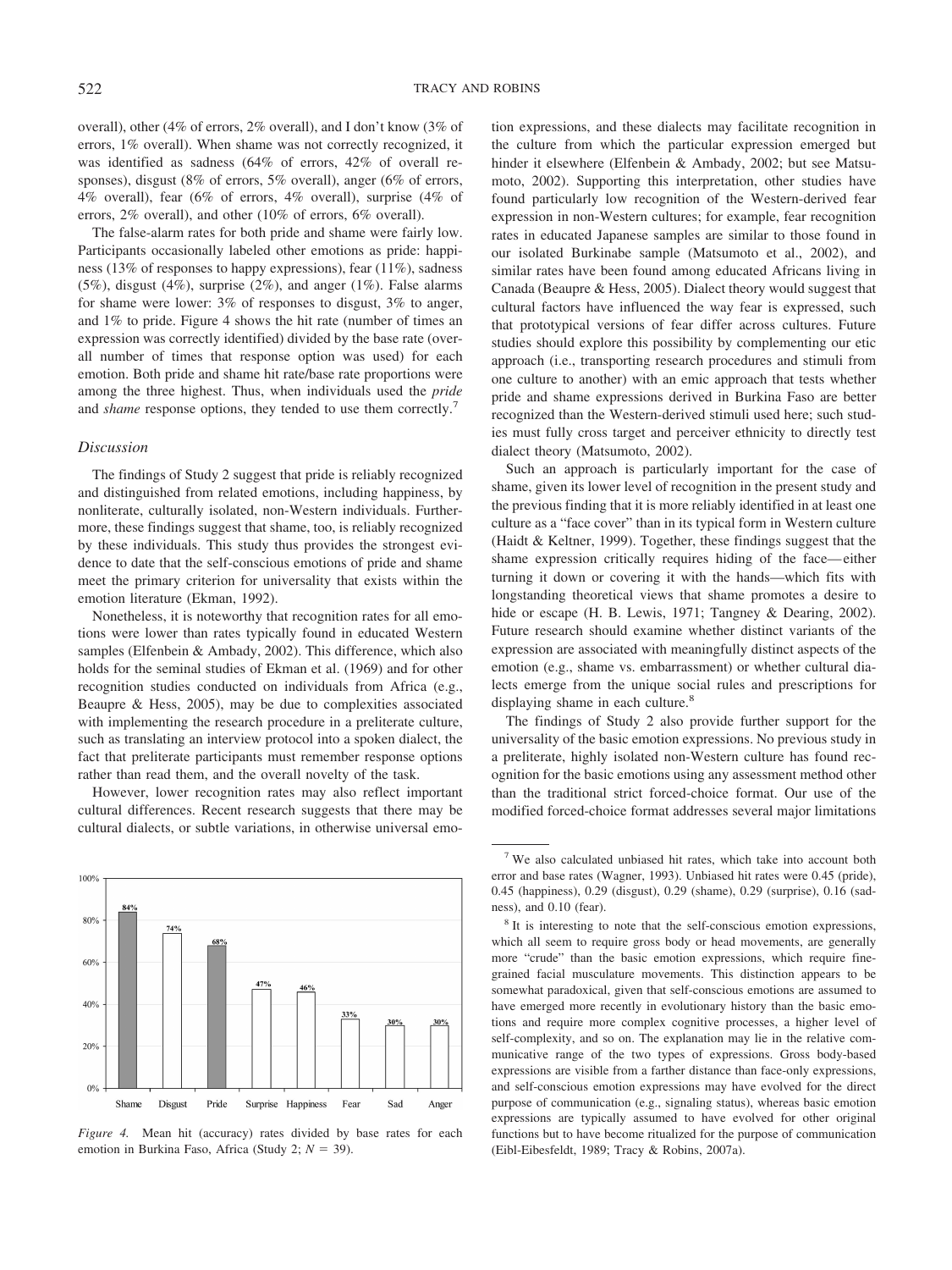of the traditional format, including the possibility that the strict forced-choice format inflates agreement because participants must choose one of the options provided. Study 2 demonstrated that highly isolated individuals will agree on labels for the basic emotion expressions even when given the option to say "I don't know" or to say that the expression conveys some "other" emotion. In other words, these participants' agreement on the correct emotion labels for anger, disgust, fear, happiness, sadness, and surprise, as well as pride and shame, is unlikely to be inflated by an artificial restriction of choices.

# Study 3

Studies 1 and 2 demonstrated that pride recognition generalizes across perceivers of vastly different cultures and, as was shown in Study 2, this effect is unlikely to result from cross-cultural transmission. Furthermore, other research has found that the recognizable pride expression is spontaneously displayed by individuals across highly divergent cultures in response to success (Tracy & Matsumoto, 2007). In this study, individuals from 36 nations, representing three distinct culture groups, were shown to display the pride expression in response to the same pride-eliciting event—winning a judo match in the Olympic Games; this finding held within all three cultures. As a result, the primary remaining question regarding the cross-cultural generalizability of the pride expression is whether recognition generalizes across targets of different cultures or, given that culture is not readily perceived by simply observing targets, different ethnicities. Can observers identify the pride expression in others, regardless of those others' ethnicity and gender? Does target ethnicity or gender influence the level of pride recognition? Study 3 addresses these questions.

We had several hypotheses for this study. First, according to the universality hypothesis, if the pride expression is a universal part of human nature that functions to send an adaptive signal, then it should be recognized when shown by all humans of both genders and all ethnicities. In fact, this seems to be the case for the basic emotions: Studies that have systematically varied target gender and ethnicity have typically found few, if any, effects on recognition (Boucher & Carlson, 1980; Keltner, 1995; Massaro & Ellison, 1996; Matsumoto & Ekman, 1989).<sup>9</sup>

Second, it is possible that pride recognition will be significantly greater than chance for all targets, supporting the universality hypothesis, but mean recognition levels will vary by target characteristics. Specifically, according to the perceived status hypothesis, there should be meaningful differences in recognition levels for emotions that signal status when shown by targets perceived to differ in status (Keltner, 1995). If pride functions to convey high status, then it is likely to be displayed more frequently by highstatus individuals. Thus, familiarity between high-status targets and pride may lead observers to have an elevated expectancy, or bias, to infer pride in individuals who are members of high-status ethnic or gender groups, regardless of the expression they are actually displaying. If this is the case, then we should find higher pride recognition rates and higher pride base rates (rates of using the pride label across expressions) for targets belonging to higher status groups (e.g., Caucasians and men) than for targets belonging to lower status groups (e.g., African Americans and women). Supporting this account, Keltner (1995) found higher recognition rates for embarrassment in African American than Caucasian targets and interpreted this finding as a result of embarrassment signaling low status combined with observers' bias toward perceiving African Americans as low status. Other studies support the more general idea that target ethnicity and gender can influence the way observers perceive targets' emotions, especially when emotion expressions are ambiguous or when observers have race-based biases (Hess, Adams, & Kleck, 2004; Hess, Blairy, & Kleck, 1997; Hugenberg & Bodenhausen, 2004). As Macrae and Bodenhausen (2000) explained, "Activated categorical representations . . . provide the perceiver with expectancies that can guide the processing of subsequently encountered information . . . [These expectancies can] lead the perceiver to emphasize stereotype-consistent information" (p. 103).

According to the cultural value hypothesis, pride should be more readily identified in targets belonging to ethnic groups that are stereotypically associated with pride or thought to value pride. For example, in the 1960s, African Americans strove to reinforce "Black pride," and elements of the pride expression were incorporated into calls for ethnic solidarity, exemplified by the "Black Power" stance. In contrast, Asian Americans are typically associated with the cultural value of modesty and, in fact, have been shown to have negative views of self-esteem, self-enhancement, and pride (Eid & Diener, 2001; Heine et al., 1999). These divergent cultural values may lead to divergent associations between each of these ethnic groups and pride, such that African Americans may be assumed to frequently experience and display pride, whereas Asian Americans may be assumed to do so only infrequently. If observers are aware of these presumed (or actual) cultural differences, then this may influence pride recognition rates and base rates of pride identification (i.e., false alarms) in these targets. Thus, the cultural value hypothesis suggests a prediction that directly competes with the perceived status hypothesis: higher pride recognition and base rates of pride identification in African American versus Asian American targets.

A potential confound to any study examining the effects of target gender or ethnicity on emotion recognition is the possibility that effects found are the result of other characteristics that vary across targets (e.g., attractiveness, facial physiognomy, etc.). Several studies have addressed this issue by including a large number of targets of each ethnicity and gender, thereby decreasing the likelihood that, on average, the targets of one ethnic– gender group will differ from the targets of another ethnic– gender group on any characteristic of relevance other than ethnicity and gender (e.g., Biehl et al., 1997). However, the only way to completely rule out this potential confound is to find targets that vary only in ethnicity and gender.

For this reason, we developed a set of drawn figure targets that are identical (all are modifications of the same drawing) except for features stereotypically associated with gender and ethnicity. In Study 3, we first established that each drawn figure is reliably

<sup>9</sup> One interesting exception to this general rule emerged in Elfenbein and Ambady's (2002) meta-analysis of cross-cultural emotion recognition studies. They found that, within cultures, minority group members show higher recognition for emotion expressions displayed by majority out-group members than majority group members do for the expressions of minority out-group members.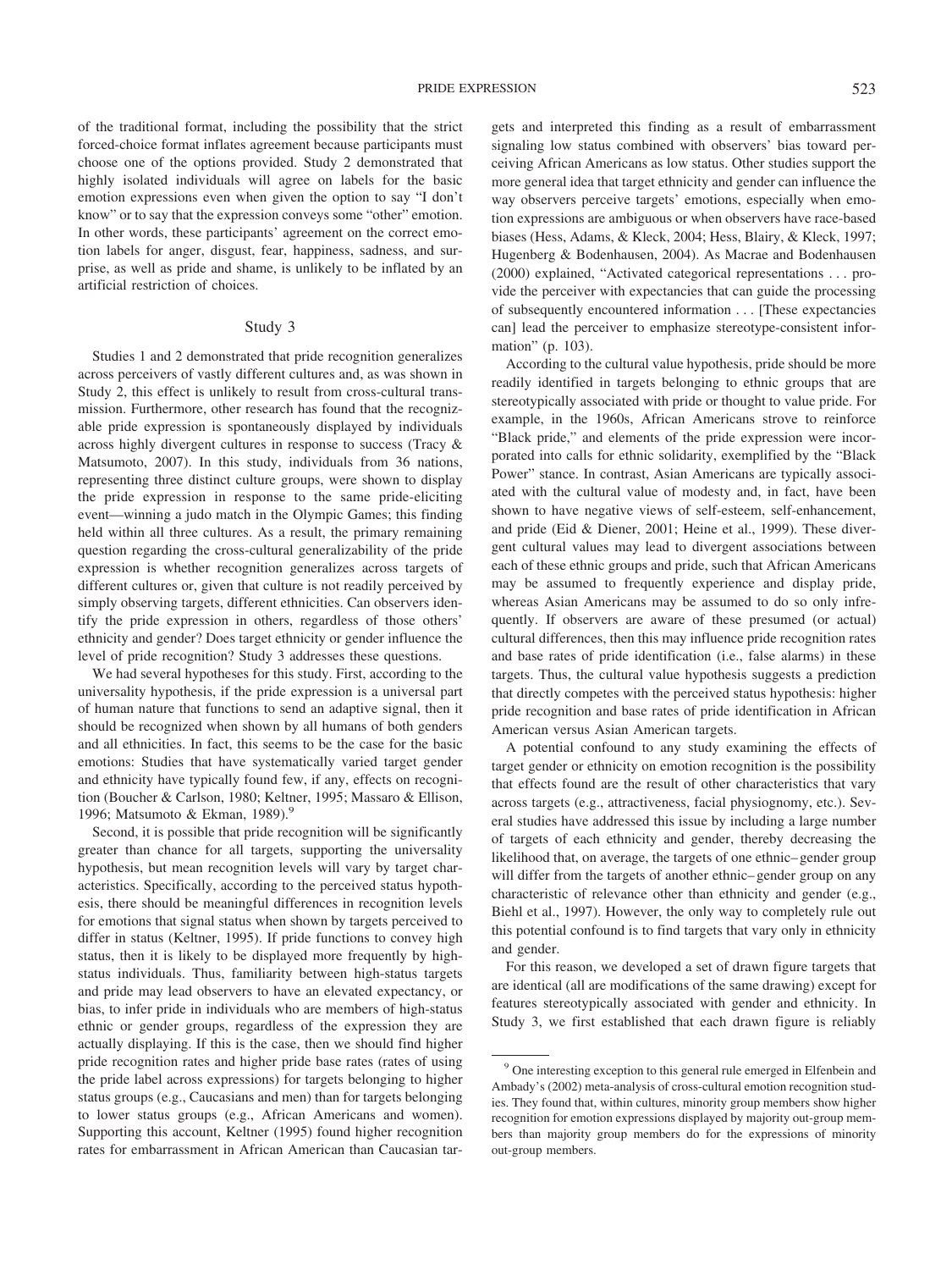associated with the intended ethnic group and then tested whether pride recognition is influenced by target gender or ethnicity.

#### *Method*

*Participants.* Eighty-three undergraduate students (65% women) from the University of California, Davis participated in exchange for course credit. Participants self-identified their race as Asian (50%), Caucasian (31%), Latino (10%), African American (3%), and Other or Mixed (6%).

*Stimuli.* A professional artist who specializes in drawn figures was recruited to draw human characters from the waist up showing anger, contempt, disgust, fear, happiness, pride, sadness, and surprise. Nonpride emotion expressions were based on the DFA (Ekman et al., 1983), and the pride expression was based on previous research on pride (Tracy & Robins, 2007a). The artist drew a single human character eight times, once portraying each emotion expression. Expressions were evaluated by a leading expert in FACS, Erika Rosenberg, and two rounds of modifications were made on the basis of her suggestions, until a final set of eight expressions were verified to include each of the movements relevant to each expression (according to EM-FACS) and no other movements. The artist next scanned these images to produce three copies of each target and then modified each to produce six drawn targets showing all eight expressions: three men and three women (age 20 –25 years) of African, Asian, and European–Caucasian ethnic descent. Target gender was manipulated by changing hairstyle, hair length, and shape of chest. Target ethnicity was manipulated by changing the targets' skin tone (with shading; all figures were drawn in black and white), hairstyle, hair thickness, hair color, and shape and size of nose, mouth, and eyes (Blair, Judd, Sadler, & Jenkins, 2002; Hugenberg & Bodenhausen, 2004; Livingston & Brewer, 2002).

Other than ethnic and gender characteristics, the drawn targets were identical. All were drawn wearing the same clothing (a white t-shirt), were the same size, and had the same basic facial physiognomy. Figure 5 shows three of these targets (one from each ethnic group) displaying the pride expression. By varying ethnicity and gender using these drawn figure targets, we ensured that any target effects found can be attributed to differences in target gender or ethnicity. Previous judgment studies using drawn figure targets have demonstrated the effectiveness of this method for comparing judgments of traits from body movements (e.g., Schwartz, Tesser, & Powell, 1982; Spiegel & Machotka, 1974).10

*Procedure.* Participants viewed each of the six drawn figure targets showing each emotion expression, projected onto a large



*Figure 5.* The prototypical pride expression shown by drawn figure targets of Asian (male), Caucasian (male), and African (female) descent and used in Studies 3 and 4.

4-ft  $\times$  6-ft (1.2-m  $\times$  1.8-m) screen, for 30 s each. To verify that targets represented the intended ethnic groups, we asked participants to, for each image, rate the "extent to which the person in this slide appears to be African-American" on a 7-point scale ranging from 0 (*not at all*) to 6 (*extremely*). Participants were then asked to provide the same rating for Caucasian American and Asian American images. Thus, each target was rated for the extent to which he/she was representative of each ethnic group.

After rating targets' ethnicity, participants were asked to "choose the emotion that best matches the emotion expressed by the person in the slide" from the following list of options: *anger*, *contempt*, *disgust*, *fear*, *happiness*, *pride*, *sadness*, *surprise*, and *none of these are correct*. Participants then rated the intensity of the emotion expressed on a 7-point scale ranging from 0 (*not at all intense*) to 6 (*extremely intense*). We assessed perceptions of intensity as a second gauge of how target gender or ethnicity might influence perceptions of emotions across targets that are, in actuality, showing the same emotions at the same level of intensity.

# *Results*

*Target ethnicity.* We conducted a series of repeated-measures analyses of variance (ANOVAs) predicting ratings for each ethnic group from the intended target ethnic group. Results showed that African targets showing pride were more likely to be identified as African American ( $M = 5.40$ ) than as Asian American ( $M = 0.42$ ) or Caucasian American ( $M = 0.30$ ),  $F(2, 78) = 725.32$ ,  $p < .05$ . Similarly, Asian targets showing pride were more likely to be identified as Asian American  $(M = 4.84)$  than as African American ( $M = 0.20$ ) or Caucasian American ( $M = 0.76$ ),  $F(2, 80) =$ 600.98,  $p < .05$ . Finally, Caucasian targets showing pride were more likely to be identified as Caucasian American  $(M = 5.25)$ than as African American ( $M = 0.35$ ) or Asian American ( $M =$ 1.29),  $F(2, 80) = 612.45$ ,  $p < .05$ . These effects held across all other emotions:  $F(2, 77) = 2,298.38$  for African targets (*Ms* = 5.26, 0.37, and 0.14 for African, Asian, and Caucasian, respectively);  $F(2, 77) = 766.16$  for Asian targets ( $Ms = 5.06, 0.43$ , and 0.61 for Asian, African, and Caucasian, respectively); and *F*(2,  $68$ ) = 1,312.70 for Caucasian targets ( $Ms = 5.38$ , 0.41, and 0.83 for Caucasian, African, and Asian, respectively; all  $ps < .05$ ). Given the magnitude of these effects, we felt confident that our drawn figure targets manipulated ethnicity as intended.

*Pride recognition.* On the basis of binomial tests, recognition rates for all six pride expressions ( $M = 74\%$ , range =  $52\% - 86\%$ ) were significantly greater than chance ( $p < .05$ ), with chance set conservatively at 33%. When pride was not accurately recognized, it was labeled as contempt (49% of errors, 13% overall), happiness (11% of errors, 3% overall), disgust (4% of errors, 1% overall), anger (0.82% of errors, 0.10% overall), and none of these (34% of errors, 8% overall).

We next ran a Target Gender  $\times$  Ethnicity ANOVA predicting pride recognition and found main effects for ethnicity,  $F(2,81) =$ 9.83, and gender,  $F(1,82) = 19.60$  (both  $ps < .05$ ). Pride recognition was higher for female ( $M = 82\%$ ) than for male ( $M = 70\%$ ) targets and for Caucasian and Asian  $(Ms = 80\%$  and 78%, respectively) than for African ( $M = 65\%$ ) targets. We also found a Target

<sup>10</sup> Researchers who wish to use the drawn figures stimulus set for research purposes should contact the first author.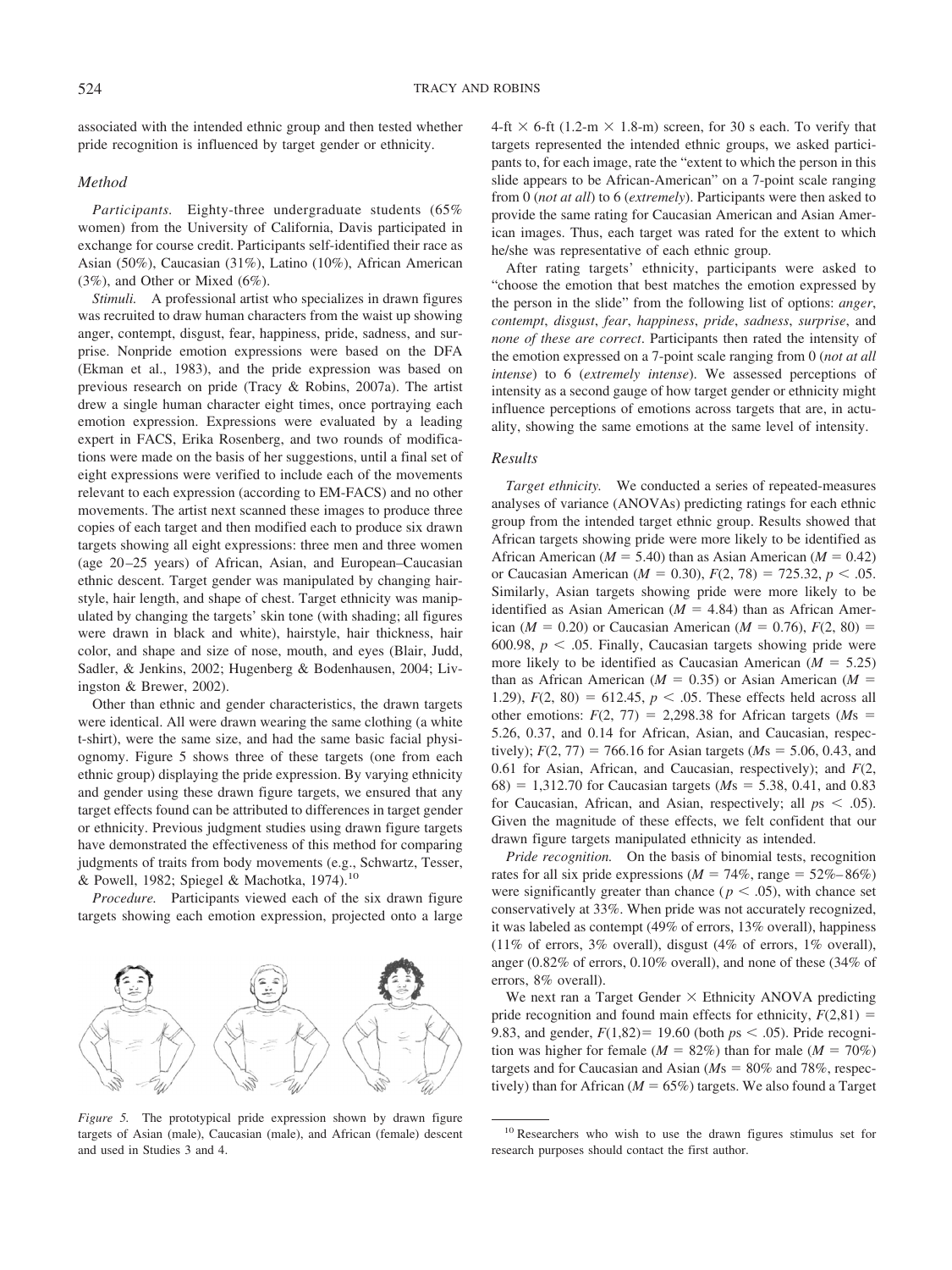Gender  $\times$  Target Ethnicity interaction,  $F(2, 81) = 4.41$ ,  $p < .05$ , suggesting that the gender difference was largest for African targets ( $Ms = 78\%$  for the female vs. 52% for the male).

We next replicated these analyses predicting emotion intensity ratings for participants who correctly identified the pride expression (to ensure that we were predicting pride intensity ratings, specifically). We found an effect of target ethnicity,  $F(2, 46) =$ 3.44,  $p < .05$ , on pride intensity, suggesting that Caucasian targets were perceived as displaying pride most intensely  $(M = 3.75)$ , followed by African ( $M = 3.50$ ) and Asian ( $M = 3.46$ ) targets; only the difference between Caucasian and African targets was significant,  $F(1, 81) = 5.37, p < .05$  (other *F*s were 0.16 and 3.59, *ns*). We also found an effect of target gender; pride was perceived as slightly more intense when shown by women  $(M = 3.63)$  than by men ( $M = 3.51$ ),  $F(1, 47) = 3.01$ ,  $p < .05$ , one-tailed (prediction based on the finding of higher pride recognition for female than male targets).

There was no effect of perceiver gender,  $F(1, 76) = 0.00$ , or perceiver ethnicity (Caucasian vs. Asian),  $F(1, 61) = 0.31$ , on pride recognition, nor were there any Perceiver Gender  $\times$  Perceiver Ethnicity interactions,  $F(1, 59) = 0.02$ . There were also no Perceiver  $\times$  Target interactions; the interactions between perceiver gender and target gender,  $F(1,76) = 0.34$ , perceiver gender and target ethnicity,  $F(2, 75) = 2.30$ , perceiver ethnicity and target ethnicity,  $F(2, 60) = 0.61$ , and perceiver ethnicity and target gender,  $F(1, 61) = 0.00$ , were all nonsignificant. There also were no three- or four-way interactions.

Next, we examined whether these findings applied to pride false-alarm rates—that is, the tendency to use the pride label for nonpride emotion expressions—in addition to recognition rates (the tendency to use the pride label for the pride expression). The pride label was rarely but occasionally applied to other expressions: disgust (2% of responses to disgust expressions), contempt (1%), surprise (1.3%), fear (0.80%), anger (0.60%), sad (0.60%), and happiness (0.40%). We ran ANOVAs predicting the tendency to label all other emotions as pride from target gender and ethnicity. We found no overall (across emotions) effects of target ethnicity or gender, nor any effects within any particular emotion. Thus, the effects of target gender and ethnicity on pride recognition applied only to participants' accuracy for pride and not to participants' general tendency to use the pride label across emotions.

#### *Discussion*

These findings provided mixed support for our three hypotheses. First, we found clear support for the universality hypothesis; pride was recognized well above chance in targets of both genders and all three ethnic groups. Second, the ethnicity effect that emerged supports the perceived status hypothesis and disconfirms the cultural value hypothesis. Pride was most readily recognized in Caucasian and Asian targets, the two groups of highest status. Furthermore, Asian targets, who are not typically associated with pride-related values, were more easily identified as showing pride than were African targets, who are more likely to be stereotypically associated with pride.

In contrast, the gender effect that emerged is contrary to what we would expect from the perceived status hypothesis (and, to the extent that it is relevant, the cultural value hypothesis). Pride was better recognized in women than in men, and this effect was particularly strong among African targets—the group that may be perceived as lowest status. There may, however, be a somewhat straightforward explanation for this finding. If pride is not expected in women because of the perceived higher status of men, then it may be all the more noticeable when female targets display pride—leading to paradoxically higher pride recognition in these targets. In contrast, when stereotypically high-status male targets show pride, the expression may be perceived as part of the target's gender characteristics (e.g., men have broader chests than women, so expanded chest may be perceived simply as "male"). Macrae and Bodenhausen (2000) explained this possible outcome of stereotype categorization: "Expectancies also sensitize the perceiver to unexpected data, leading to a greater emphasis on stereotypeinconsistent information following category activation" (p. 103). This explanation suggests that the present findings may also support the cultural value hypothesis. If African American men are associated with the cultural value of pride, then perceivers may view these targets' pride expressions as another feature of their ethnicity and thus show lower recognition for pride displayed by the African male target.

This interpretation of the target gender effect is supported by the fact that we did not find higher base rates of pride identification (i.e., pride false alarms) in female targets—we only found higher accuracy rates for pride recognition. This suggests that these effects were not due to participants making associations between women and pride, regardless of the emotion displayed; rather, the effects may have been driven by an assumption that women do not typically display pride, so, when they do, it must, in fact, be pride.

These findings also may be driven by participants making direct comparisons among targets on the basis of ethnicity and gender. Such a response style may, in fact, have been encouraged by the experimental design, given that participants were shown many targets who clearly differed in ethnic and gender characteristics, and were asked to identify targets' emotions immediately after identifying their ethnicity. Thus, it is important to test whether the present findings hold when participants are less likely to make direct comparisons among groups. In real-life settings, individuals do not typically determine that a target feels pride only after comparing his/her expression with another target from a different gender or ethnic group. For this reason, we conducted a replication study in which each participant viewed only a single target.

#### Study 4

In Study 4, we used a between-subjects design to test the effects of target gender and ethnicity on pride recognition.

#### *Method*

*Participants.* Participants were 211 undergraduate students (60% women) from the University of California, Davis, who participated in exchange for course credit. Participants selfidentified their race as Asian (47%), Caucasian (31%), Latino (9%), African American (2%), and other or mixed (11%).

*Stimuli.* The set of drawn figure targets that was developed for Study 3 was used.

*Procedure.* Participants ( $N = 211$ ) were randomly assigned to one of six ethnic– gender conditions. Participants in each condition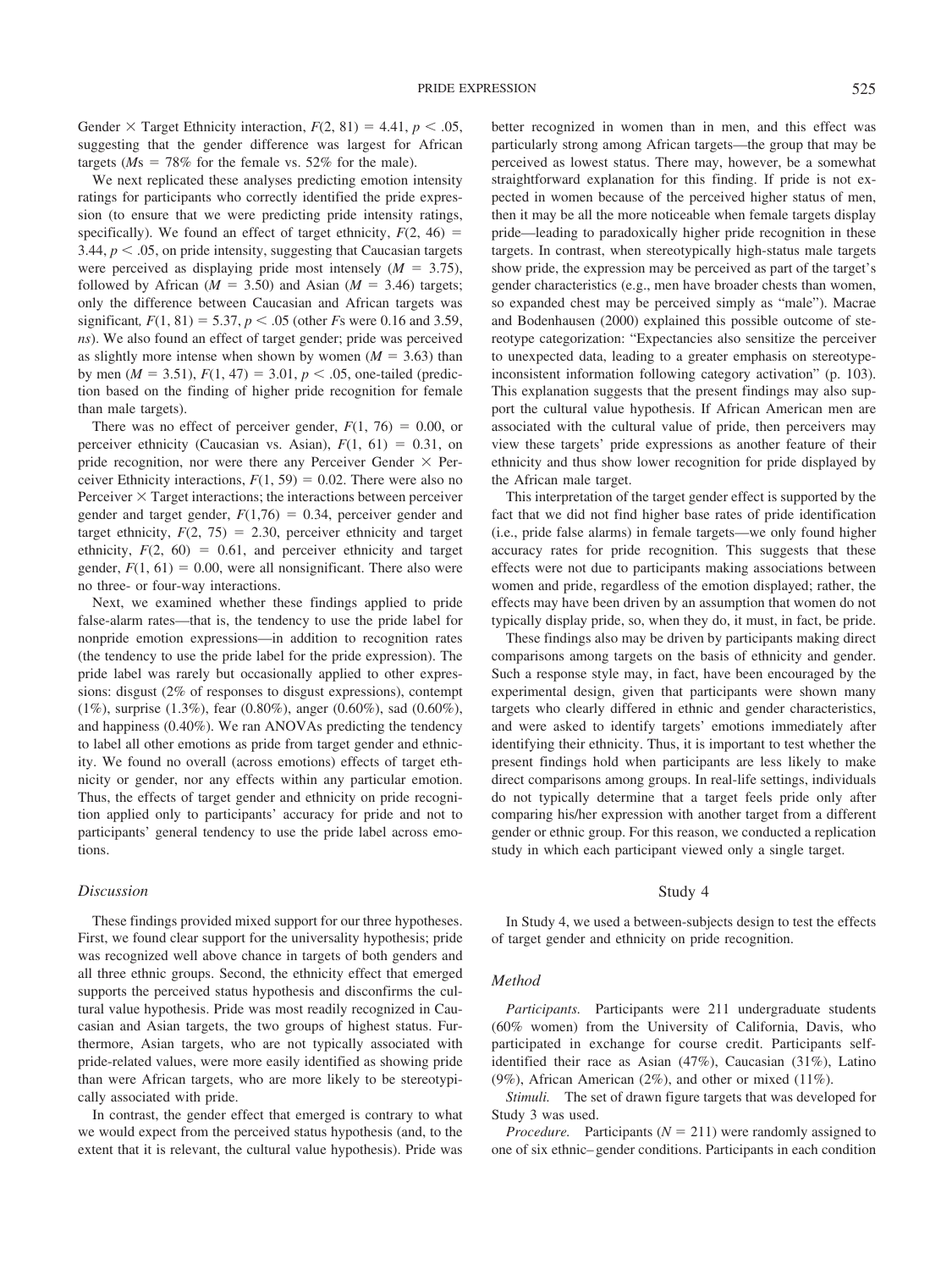viewed only a single target (African man, African woman, Asian man, Asian woman, Caucasian man, or Caucasian woman) showing all eight emotion expressions. Participants viewed each of the eight images, projected onto a large 4-ft  $\times$  6-ft (1.2-m  $\times$  1.8-m) screen, for 30 s. The order of the images was randomized. As in Study 3, participants were asked, for each image, to "choose the emotion that best matches the emotion expressed by the person in the slide" from the following list of options: *anger*, *contempt*, *disgust*, *fear*, *happiness*, *pride*, *sadness*, *surprise*, and *none of these are correct*. Participants were also again asked to rate the intensity of the emotion expressed on a 7-point scale ranging from 0 (*not at all intense*) to 6 (*extremely intense*).

### *Results*

On the basis of binomial tests, recognition rates for all six pride expressions ( $M = 78\%$ , range = 70%–87%) were significantly greater than chance ( $p < .05$ ), with chance set at 33% (see Figure 6 for recognition rates by target). When the pride expression was not accurately recognized, it was labeled as contempt (59% of errors, 13% overall), happiness (15% of errors, 3% overall), disgust (2% of errors, 0.37% overall), surprise (2% of errors, 0.37% overall), and none of these (22% of errors, 5% overall).

We next ran a Target Gender  $\times$  Target Ethnicity ANOVA predicting pride recognition and found a main effect of gender,  $F(1, 205) = 3.47$ ,  $p < .05$  (one-tailed; effect was predicted on the basis of the findings of Study 3), but no effect of ethnicity, *F*(2,  $205$ ) = 0.13, *ns*, and no Gender  $\times$  Ethnicity interaction,  $F(2, 1)$  $205$ ) = 0.17, *ns*. Pride recognition was higher for female ( $M =$ 83%) than for male ( $M = 73\%$ ) targets. We next replicated these analyses predicting pride intensity ratings only for participants who accurately recognized pride. There was an effect of target gender,  $F(1, 159) = 16.10, p < .05$ , on intensity, suggesting that pride in female targets  $(M = 3.99)$  was viewed as more intense than pride in male targets ( $M = 3.25$ ). There was no effect of target ethnicity on intensity,  $F(2, 159) = 0.02$ , nor was there any Ethnicity  $\times$  Gender effect on intensity,  $F(2, 159) = 1.60$ , both *ns*.

As in Study 3, we did not find perceiver effects. There was no effect of perceiver gender,  $F(1, 192) = 0.00$ , or perceiver ethnicity (Caucasian vs. Asian American) on pride recognition  $(t = 0.11)$ ; both *ns*), nor did perceiver gender interact with either target



*Figure 6.* Recognition rates for the pride expression by target gender and ethnicity in Study 4 ( $N = 211$ ).

gender,  $F(1, 192) = 0.06$ , or target ethnicity,  $F(2, 192) = 1.44$ , both *ns*.

Next, we examined target effects on pride false-alarm rates. There were only four pride false alarms (i.e., occasions in which other emotion expressions were labeled as pride): three for contempt and one for happiness. $11$  Not surprisingly, these numbers were too low to produce any general trends; there was no target gender or target ethnicity effect on pride base rate,  $F(2, 204) =$ 2.45 and  $F(4, 410) = 1.12$ , respectively; both *ns*. Thus, target gender influenced participants' accuracy in recognizing pride but did not influence their general tendency to use the pride label across emotions.

#### *Discussion*

Study 4 replicated the finding of Study 3 that pride recognition is higher for female than for male targets, suggesting that this effect was not due to participants making direct comparisons between male and female targets prior to judging targets' emotions. Alternatively, gender may be such a ubiquitous construct in social judgments that these comparisons are made automatically, regardless of the presence of stimuli of the opposite gender. In contrast, these automatic comparisons may be less likely, or less clear cut, for a multicategory construct like ethnicity. Regardless, the findings from both studies suggest that, although pride is reliably recognized across targets of both genders and all three ethnicities examined, it is recognized with greater accuracy when shown by female as opposed to male targets.

The absence of an effect of target ethnicity on pride recognition suggests that the ethnicity effect that emerged in Study 3 may have resulted from participants making direct comparisons among targets of different ethnic groups. Given that participants in Study 3 spent the majority of their time responding to questions about targets' ethnicity, they may well have assumed that the goal of the experiment was to study the effects of ethnicity on emotion identification and thus varied their responses accordingly. Differential levels of power in Study 3 (which was within-subjects) versus Study 4 (between-subjects) may also have contributed to the different findings, but this seems unlikely given that there was not even a trend toward greater pride recognition in Caucasian or Asian targets, compared to African Americans, in Study 4 (see Figure 6).

# General Discussion

The present research addressed what may be the most critical question for our understanding of the nonverbal expression of pride: Is the pride expression likely to be universally recognized, or is it more likely to be a culture-specific gesture, similar to the

<sup>&</sup>lt;sup>11</sup> The confusion between contempt and pride, seen in error rates and false alarm rates in Studies 1, 3, and 4, may be due to the semantic overlap between the two emotions. Contempt involves moral superiority, which may overlap with the superiority associated with pride—particularly hubristic pride, which is reliably conveyed by the same nonverbal expression as authentic pride (Tracy & Robins, 2007a). The confusion may also result from the fact that one of the components of the pride expression— head tilt back— has also been associated with contempt (Rosenberg & Ekman, 1995).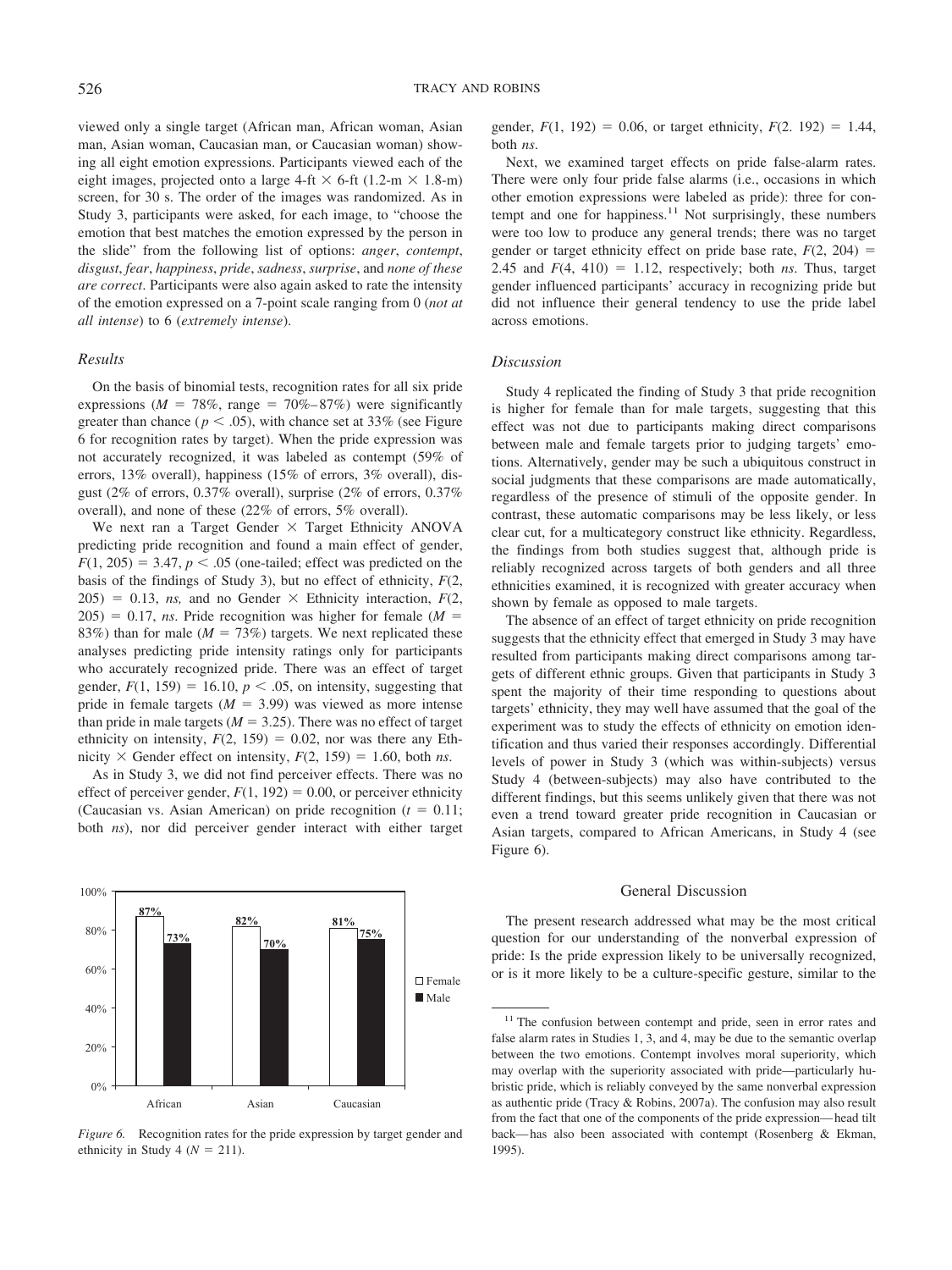Western "thumbs up" sign or the Indian tongue-bite display of shame? Study 1 showed that the expression is not unique to American culture; perceivers outside the United States in a non-English-speaking culture with divergent cultural values were able to recognize it. Study 2 provided considerably more compelling evidence for the expression's cross-cultural generalizability. Pride was reliably recognized by nonliterate perceivers who are almost entirely isolated from Western culture. This finding, which parallels Ekman et al.'s (1969; Ekman & Friesen, 1971) finding that the basic emotions are recognized by preliterate members of the Fore tribe in Papua New Guinea, suggests that the pride expression should be added to the small pantheon of emotions thought to be universal. In fact, with the sole exception of happiness, recognition rates for both self-conscious emotions included in Study 2—pride and shame— did not differ from recognition rates for the basic emotions in this sample, and these rates were highly similar to those that have been found previously in nonliterate, preindustrialized non-Western cultures using the forced-choice method (e.g., Ekman et al., 1969). It is important to note that the findings from Study 2 are not simply evidence of another culture recognizing pride. Rather, we specifically chose the Burkina Faso sample because these participants are extremely unlikely to have learned the pride expression from exposure to Western media or Western individuals (i.e., cross-cultural transmission). Our evidence that Burkinabe participants recognize pride is thus not simply evidence that individuals from another culture (outside the United States) recognize the expression, but rather suggests that the expression may be universal. That is, if the Burkinabe did not learn the pride expression through Western media, then they most likely know it because it is part of human nature.<sup>12</sup>

Finally, Studies 3 and 4 demonstrated that the pride expression generalizes across the gender and ethnicity of targets as well as perceivers. Although we did not examine all possible target ethnicities, we examined the three ethnic groups that represent the majority of people in the world. Using an experimental design that controlled for potentially confounding factors, such as target attractiveness or other differences in facial physiognomy, we found that pride is reliably recognized in male and female targets of African, Asian, and European (Caucasian) descent. We also found that the level of pride recognition is affected by these target characteristics; recognition is higher for female than for male targets and, when participants are encouraged to directly compare targets of varying ethnicities, for Caucasian and Asian than for African targets.

# *Implications*

It has previously been assumed that self-conscious emotions differ from basic emotions because they lack universally recognized expressions (Ekman, 1992). The present research challenges this assumption. Our findings suggest that even highly social, cognitively complex self-evaluative emotions can be universal. This finding may require a change in our notion of what a universal basic emotion is.

If pride and shame are universal, then humans may have evolved to communicate social messages about dominance and submission through transitory emotions. In other animals, the communication of status seems to occur through similar kinds of expressions (e.g., a chimpanzee's "cocky" gait; de Waal, 1989), but these displays

may be associated more with stable traits than momentary feelings. An alpha chimpanzee is typically the dominant individual across most interactions and over long periods of time (de Waal, 1989). In humans these displays can be stable over time (there are reliable individual differences in pride-proneness; Tracy & Robins, 2007b), but they may also shift in response to particular situations. Humans repeatedly negotiate and renegotiate status during new interactions, in part because nontransitive status hierarchies, whereby an individual may be higher status than others in some contexts but not others, are the norm in human societies. Pride and shame may be the emotions that fuel these status exchanges. By displaying the pride expression after a success, an individual may inform his/her social group of his/her achievement and convey the message that he/she deserves respect and higher status. In our evolutionary history, this kind of interpersonal message was likely critical for the promotion and maintenance of social alliances, which were (and are) essential to human survival.

If pride functions to convey status, then it makes sense that target characteristics relevant to status, such as gender and ethnicity, influence the level of pride recognition. Observers in Studies 3 and 4 were better able to recognize pride when it was shown by women, a paradoxical effect that may have emerged because female pride is somewhat incongruous. In Western (and many non-Western) societies, men typically have higher status than women, and women across the globe have lower self-esteem than men (Robins, Trzesniewski, Tracy, Gosling, & Potter, 2002). Thus, women may experience pride less frequently and intensely than men, leading to an association between maleness and pride. The absence of a gender difference in pride false-alarm rates (i.e., labeling targets as showing pride when they were displaying other emotion expressions) supports this interpretation, but it should be further probed in future research. Studies are needed to manipulate status more directly (e.g., comparing recognition for pride displayed by a boss vs. an employee) and test whether similar effects emerge. If pride recognition is higher in targets that are more clearly defined as high status, then it would raise questions about our interpretation of the present findings. If, however, pride is more readily recognized when shown by explicitly low-status targets, then it would support our account.

The present findings may have implications for the function of the pride experience, as well as its expression. Evidence consistent with a universal pride expression indirectly suggests that the experience of pride may also be universal. If pride were not cross-culturally experienced and displayed, then how could individuals across such diverse cultures agree on its expression? The pride experience thus may have evolved to serve an adaptive function as well. Researchers have suggested that self-esteem functions as a social barometer, or sociometer, to inform individuals of their social status and ensure that they behave in ways that

<sup>&</sup>lt;sup>12</sup> A third alternative exists as well: some features common to Western and Burkinabe culture could have allowed the pride expression to emerge separately in both cultures as a social construction. We view this explanation as highly unlikely, given both the large disparity between Western and Burkinabe culture and anecdotal evidence for similarities between the pride expression and dominance displays seen in nonhuman primates (de Waal, 1989). However, future research should address this issue by conducting additional pride recognition studies in a range of cultures.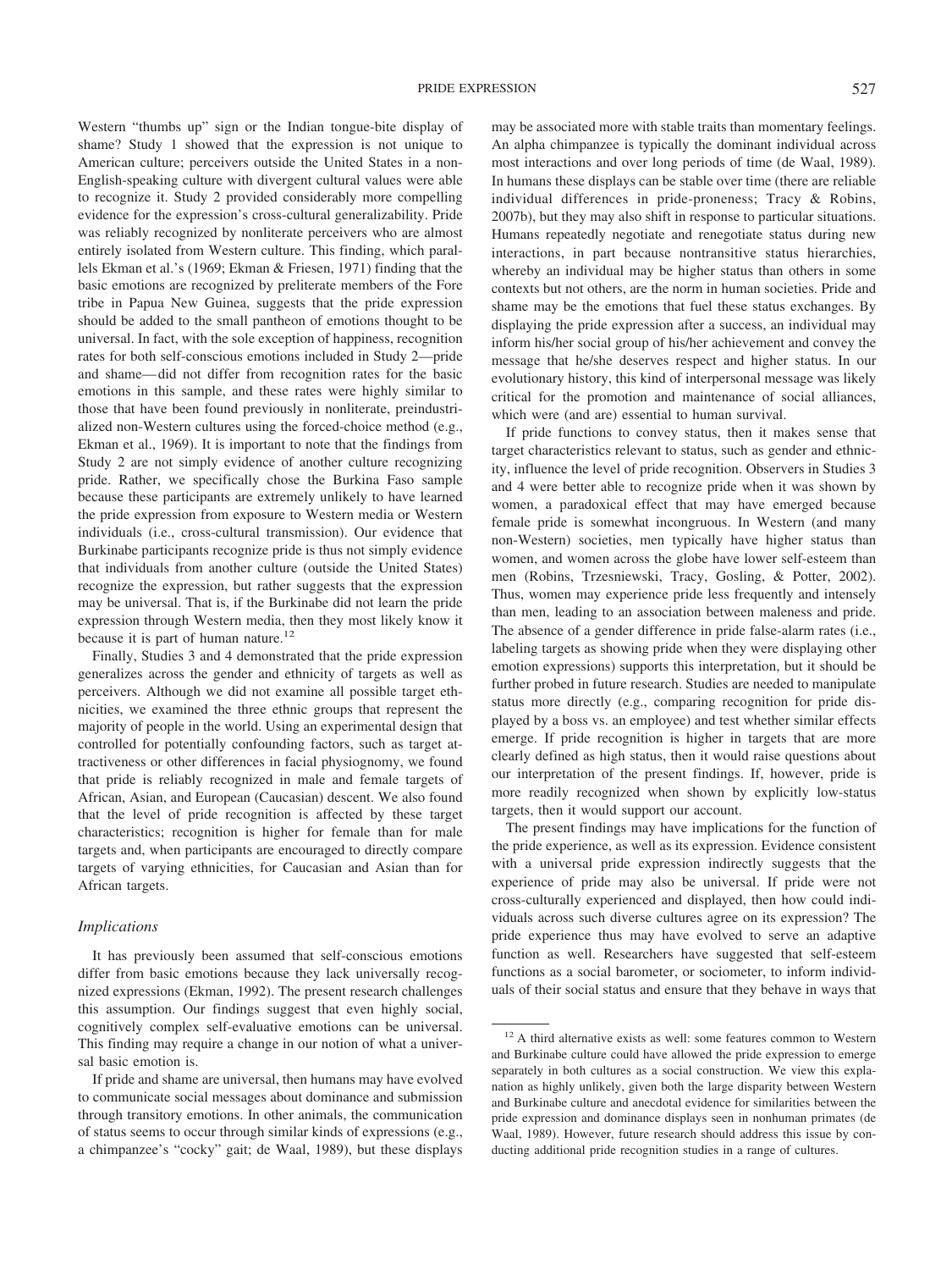will maintain their status and the acceptance of others (Leary et al., 1995). Given that pride is the emotion most strongly related to self-esteem (J. D. Brown & Marshall, 2001), it may be the affective motivator behind the maintenance and enhancement of selfesteem. Specifically, when individuals experience a success, they feel pride in response, and these feelings promote positive thoughts and feelings about the entire self—leading to the high self-esteem that informs individuals of their increased social value. Interestingly, recent research suggesting that there are two distinct facets of pride—authentic and hubristic—implies that pride may boost self-worth through two distinct personality processes, depending on which facet is experienced. Although "authentic" pride is positively correlated with genuine self-esteem, the more selfaggrandizing, "hubristic" facet is negatively related to self-esteem, but positively related to narcissism, especially when shared variance with self-esteem is statistically removed (Tracy & Robins, 2007b). Thus, a hubristic pride response to success may promote narcissism, rather than genuine self-esteem, which in turn may boost status, but by increasing others' admiration for the proud individual, rather than their liking of him or her (Robins, Tracy, & Shaver, 2001). Both facets of pride are reliably associated with the same nonverbal expression, at least within Western cultures (Tracy & Robins, 2007b), suggesting that they serve the same interpersonal function of signaling increased status to others.

# *Unanswered Questions*

Additional questions regarding the pride expression, some of which were generated by this research, remain unanswered. First, although individuals in Burkina Faso were able to accurately recognize pride, it remains unclear whether they imbue the Dioula word for pride with the same meaning that we associate with the word *pride*. In fact, even in Western cultures, the word "pride" does not have a single, consistent meaning, as can be seen from the two different Italian translations for pride and the two semantically distinct facets of pride in English (i.e., authentic and hubristic; Tracy & Robins, 2007b). Of importance, the finding that the pride expression generalizes across cultures does not imply that the ways in which individuals value, experience, and respond to the emotion are similar across cultures. An important direction for future research is to examine cultural differences in beliefs about pride and the situations in which it is expressed versus regulated. Future studies should examine, for example, whether the two-facet structure of pride generalizes across cultures, or whether it is an outcome of the way that pride has been elaborated in Western cultures, where considerable emphasis is placed on understanding and enhancing the self. Anecdotal evidence, based on informal conversations with our Burkinabe collaborators, suggests that if only one facet of pride exists in Burkinabe culture, the hubristic facet is the more likely candidate.

Second, although the prototypical pride expression was developed from previous research on preverbal children's behavioral responses to success (Belsky & Domitrovich, 1997; M. Lewis et al., 1992; Stipek et al., 1992; Weisfeld & Beresford, 1982) and new findings suggest that this expression is spontaneously displayed by Olympic athletes from a wide range of cultures in response to victory (Tracy & Matsumoto, 2007), we do not know whether the pride expression typically co-occurs with actual pride experiences in everyday life. An important future study will manipulate pride and test whether the expression and subjective feeling co-occur. Such research should also examine whether pride has distinct physiological or neural correlates, as has been found for several basic emotions (e.g., Ekman et al., 1983; LeDoux, 1996; Panksepp, 1998). Recent studies have found preliminary evidence for distinct neural patterns associated with self-processes (see Beer, 2007, for a review); these patterns may be relevant to the display and experience of pride. Furthermore, given recent evidence of distinct physiological correlates of shame (Dickerson, Gruenewald, & Kemeny, 2004), it is plausible that pride also has a unique biological substrate.

Third, although pride may have evolved to communicate statusrelated messages, this presumed adaptive function has not been empirically tested. In future research, we hope to examine whether the pride expression does in fact promote the status of those who show it. In addition, although there is no evidence that any nonhuman animals show pride in response to success, it would be worth empirically exploring this possibility among other primates that are genetically similar to humans, such as chimpanzees or bonobos. Recent research provides a nonverbal coding scheme for assessing the pride expression (Tracy & Robins, 2007a), which comparative psychologists could use to code for the presence of this expression in other animals as they respond to statusenhancing achievements (e.g., overcoming an attacker).

In summary, we view the present findings as the first evidence in support of Darwin's (1872) claim about pride. Pride is uniquely different, in many ways, from the basic emotions, and even its expression is somewhat different, requiring the body as well as the face. However, these findings suggest that, at least from a behavioral perspective, pride may be as much a part of human nature as any other emotion.

# References

- Beaupre, M. G., & Hess, U. (2005). Cross-cultural emotion recognition among Canadian ethnic groups. *Journal of Cross-Cultural Psychology, 36,* 355–370.
- Beer, J. S. (2007). Neural systems for self-conscious emotions and their underlying appraisals. In J. L. Tracy, R. W. Robins, & J. P. Tangney (Eds.), *The self-conscious emotions: Theory and research* (pp. 53-67). New York: Guilford.
- Belsky, J., & Domitrovich, C. (1997). Temperament and parenting antecedents of individual difference in three-year-old boys' pride and shame reactions. *Child Development, 68,* 456 – 466.
- Biehl, M., Matsumoto, D., Ekman, P., Hearn, V., Heider, K., Kudoh, T., & Ton, V. (1997). Matsumoto and Ekman's Japanese and Caucasian facial expressions of emotion (JACFEE): Reliability data and cross-national differences. *Journal of Nonverbal Behavior, 21,* 3–21.
- Blair, I. V., Judd, C. M., Sadler, M. S., & Jenkins, C. (2002). The role of Afrocentric features in person perception: Judging by features and categories. *Journal of Personality and Social Psychology, 83,* 5–25.
- Boucher, J. D., & Carlson, G. E. (1980). Recognition of facial expression in three cultures. *Journal of Cross-Cultural Psychology, 11,* 263–280.
- Brown, D. E. (1991). *Human universals.* Philadelphia: Temple University Press.
- Brown, J. D., & Marshall, M. A. (2001). Self-esteem and emotion: Some thoughts about feelings. *Personality and Social Psychology Bulletin, 27,* 575–584.
- Buss, D. E. (1992). Is there a universal human nature? *Contemporary Psychology, 37,* 1262–1263.
- Darwin, C. (1872). *The expression of the emotions in man and animals* (3rd ed.). New York: Oxford University Press.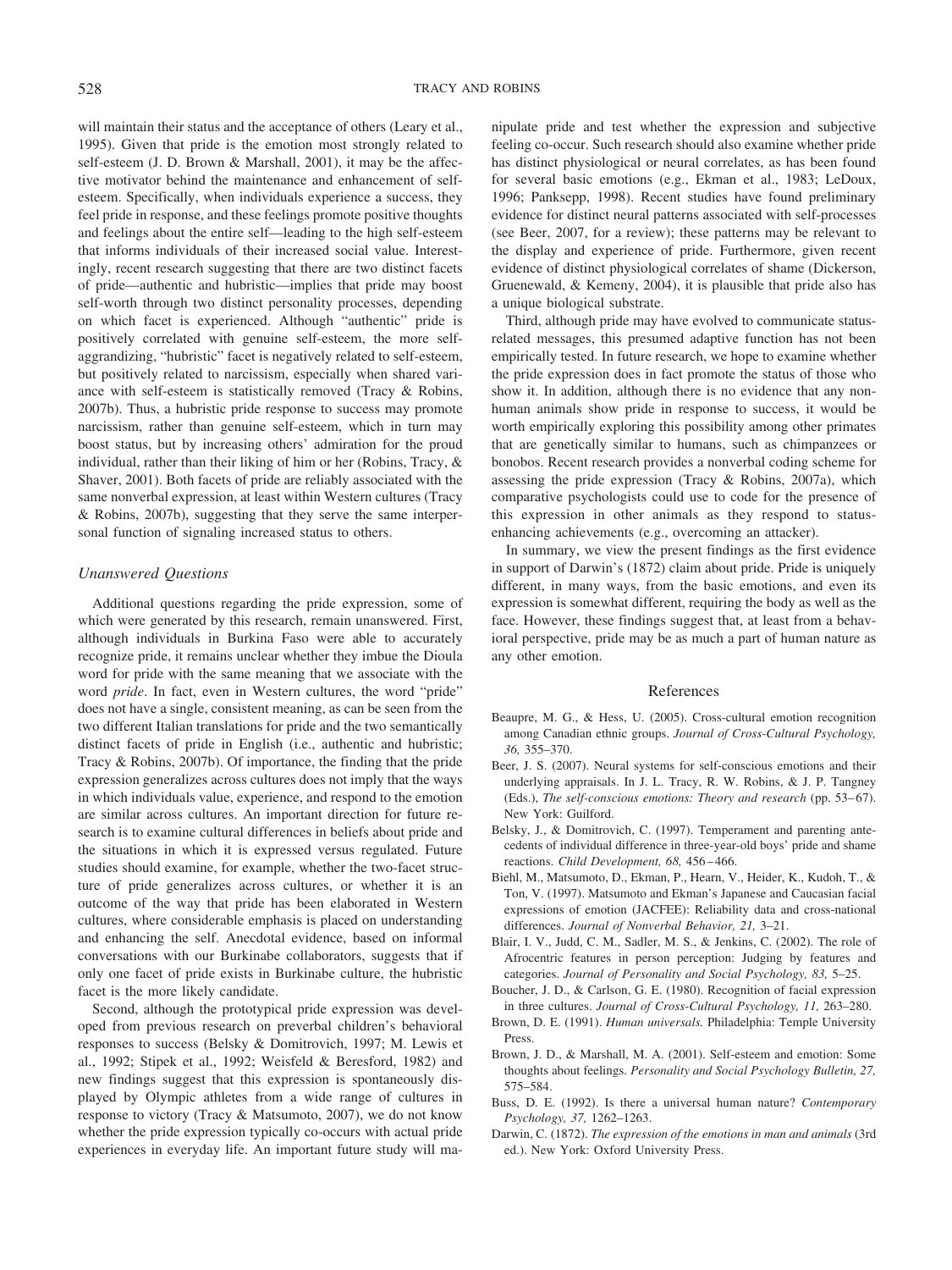- de Waal, F. B. M. (1989). *Chimpanzee politics: Power and sex among apes.* Baltimore, MD: Johns Hopkins University Press.
- Dickerson, S. S., Gruenewald, T. L., & Kemeny, M. E. (2004). When the social self is threatened: Shame, physiology, and health. *Journal of Personality, 72,* 1191–1216.
- Dizionari Garzanti. (1997). *Inglese–Italiano, Italiano–Inglese* [English– Italian, Italian–English]. Milan, Italy: Garzanti Editore.
- Eibl-Eibesfeldt, I. (1989). *Human ethology*. New York: De Gruyter.
- Eid, M., & Diener, E. (2001). Norms for experiencing emotions in different cultures: Inter- and intranational differences. *Journal of Personality and Social Psychology, 81,* 869 – 885.
- Ekman, P. (1971). Universals and cultural differences in facial expression of emotion. In J. Cole (Ed.), *Nebraska Symposium on Motivation: Vol. 19. Perspectives on motivation* (pp. 207–283). Lincoln: University of Nebraska Press.
- Ekman, P. (1992). An argument for basic emotions. *Cognition and Emotion, 6,* 169 –200.
- Ekman, P., & Friesen, W. V. (1971). Constants across cultures in the face and emotion. *Journal of Personality and Social Psychology, 17,* 124 – 129.
- Ekman, P., & Friesen, W. V. (1986). A new pan-cultural facial expression of emotion. *Motivation and Emotion, 10,* 159 –168.
- Ekman, P., Friesen, W. V., O'Sullivan, M., Chan, A., Diacoyanni-Tarlatzis, I., Heider, K., et al. (1987). Universals and cultural differences in the judgments of facial expressions of emotion. *Journal of Personality and Social Psychology, 53,* 712–717.
- Ekman, P., Levenson, R. W., & Friesen, W. V. (1983, September 16). Autonomic nervous system activity distinguishes among emotions. *Science, 221,* 1208 –1210.
- Ekman, P., Sorenson, E. R., & Friesen, W. V. (1969, April 4). Pan-cultural elements in facial displays of emotion. *Science*, 164, 86–88.
- Elfenbein, H. A., & Ambady, N. (2002). On the universality and cultural specificity of emotion recognition: A meta-analysis. *Psychological Bulletin, 128,* 203–235.
- Frank, M. G., & Stennett, J. (2001). The forced-choice paradigm and the perception of facial expressions of emotion. *Journal of Personality and Social Psychology, 80,* 75– 85.
- Fredrickson, B. L., & Branigan, C. (2001). Positive emotions. In T. J. Mayne & G. A. Bonanno (Eds.), *Emotions: Current issues and future directions* (pp. 123–151). New York: Guilford.
- Haidt, J., & Keltner, D. (1999). Culture and facial expression: Open-ended methods find more expressions and a gradient of recognition. *Cognition and Emotion, 13,* 225–266.
- Hart, D., & Karmel, M. P. (1996). Self-awareness and self-knowledge in humans, apes, and monkeys. In A. E. Russon, K. A. Bard, & S. T. Parker (Eds.), *Reaching into thought: The minds of the great apes* (pp. 325– 347). Cambridge, England: Cambridge University Press.
- Hart, D., & Matsuba, M. K. (2007). The development of pride and moral life. In J. L. Tracy, R. W. Robins, & J. P. Tangney (Eds.), *The selfconscious emotions: Theory and research* (pp. 114 –133). New York: Guilford.
- Heerey, E. A., Keltner, D., & Capps, L. M. (2003). Making sense of self-conscious emotion: Linking theory of mind and emotion in children with autism. *Emotion, 3,* 394 – 400.
- Heine, S. J., Kitayama, S., & Hamamura, T. (2007). The inclusion of additional studies yields different conclusions: A reply to Sedidikes, Gaertner, & Vevea (2005), *Journal of Personality and Social Psychology. Asion Journal of Social Psychology, 10,* 49 –58.
- Herrald, M. M., & Tomaka, J. (2002). Patterns of emotion-specific appraisal, coping, and cardiovascular reactivity during an ongoing emotional episode. *Journal of Personality and Social Psychology, 83,* 434 – 450.
- Hertenstein, M. J., Keltner, D., App, B., Bulleit, B. A., & Jaskolka, A. R. (2006). Touch communicates distinct emotions. *Emotion, 6,* 528 –533.
- Hess, U., Adams, R., & Kleck, R. E. (2004). Facial appearance, gender, and emotion expression. *Emotion, 4,* 378 –388.
- Hess, U., Blairy, S., & Kleck, R. E. (1997). The intensity of emotional facial expressions and decoding accuracy. *Journal of Nonverbal Behavior, 21,* 241–257.
- Hoftstede, G. (1984). National cultures revisited. *Behavioral Science Research, 18,* 285–305.
- Hoftstede, G. (2001). *Culture's consequence: Comparing values, behaviors, institutions, and organizations across nations* (2nd ed.). Thousand Oaks, CA: Sage.
- Hugenberg, K., & Bodenhausen, G. V. (2004). Ambiguity in social categorization: The role of prejudice and facial affect in race categorization. *Psychological Science, 15,* 342–345.
- Izard, C. E. (1971). *The face of emotion.* East Norwalk, CT: Appleton-Century-Crofts.
- Izard, C. E., & Haynes, O. M. (1988). On the form and universality of the contempt expression: A challenge to Ekman and Friesen's claim of discovery. *Motivation and Emotion, 12,* 1–16.
- Keltner, D. (1995). Signs of appeasement: Evidence for the distinct displays of embarrassment, amusement, and shame. *Journal of Personality and Social Psychology, 68,* 441– 454.
- Keltner, D., & Buswell, B. N. (1997). Embarrassment: Its distinct form and appeasement functions. *Psychological Bulletin, 122,* 250 –270.
- Leary, M. R., Tambor, E. S., Terdal, S. K., & Downs, D. L. (1995). Self-esteem as an interpersonal monitor: The sociometer hypothesis. *Journal of Personality and Social Psychology, 68,* 518 –530.
- LeDoux, J. (1996). *The emotional brain: The mysterious underpinnings of emotional life.* New York: Touchstone.
- Lewis, H. B. (1971). *Shame and guilt in neurosis.* New York: International Universities Press.
- Lewis, M., Alessandri, S. M., & Sullivan, M. W. (1992). Differences in shame and pride as a function of children's gender and task difficulty. *Child Development, 63,* 630 – 638.
- Livingston, R. W., & Brewer, M. B. (2002). What are we really priming? Cue-based versus category-based processing of facial stimuli. *Journal of Personality and Social Psychology, 82,* 5–18.
- Macrae, C. N., & Bodenhausen, G. V. (2000). Social cognition: Thinking categorically about others. *Annual Review of Psychology, 51,* 93–120.
- Markus, H. R., & Kitayama, S. (1991). Culture and the self: Implications for cognition, emotion, and motivation. *Psychological Review, 98,* 224 – 253.
- Massaro, D. W., & Ellison, J. W. (1996). Perceptual recognition of facial affect: Cross-cultural comparisons. *Memory & Cognition, 24,* 812– 822.
- Matsumoto, D. (2002). Methodological requirements to test a possible in-group advantage in judging emotions across cultures: Comment on Elfenbein and Ambady (2002) and evidence. *Psychological Bulletin, 128,* 236 –242.
- Matsumoto, D., Consolacion, T., Yamada, H., Suzuki, R., Franklin, B., Paul, S., et al. (2002). American–Japanese cultural differences in judgments of emotional expressions of different intensities. *Cognition and Emotion, 16,* 721–747.
- Matsumoto, D., & Ekman, P. (1989). American Japanese cultural differences in intensity ratings of facial expressions of emotion. *Motivation and Emotion, 13,* 143–157.
- Matsumoto, D., & Willingham, B. (2006). The thrill of victory and the agony of defeat: Spontaneous expressions of medal winners of the 2004 Athens Olympic Games. *Journal of Personality and Social Psychology, 91,* 568 –581.
- Panksepp, J. (1998). *Affective neuroscience: The foundations of human and animal emotions.* New York: Oxford University Press.
- Pinker, S. (2002). *The blank slate: The modern denial of human nature.* New York: Viking.
- Robins, R. W., Tracy, J. L., & Shaver, P. R. (2001). Shamed into self-love: